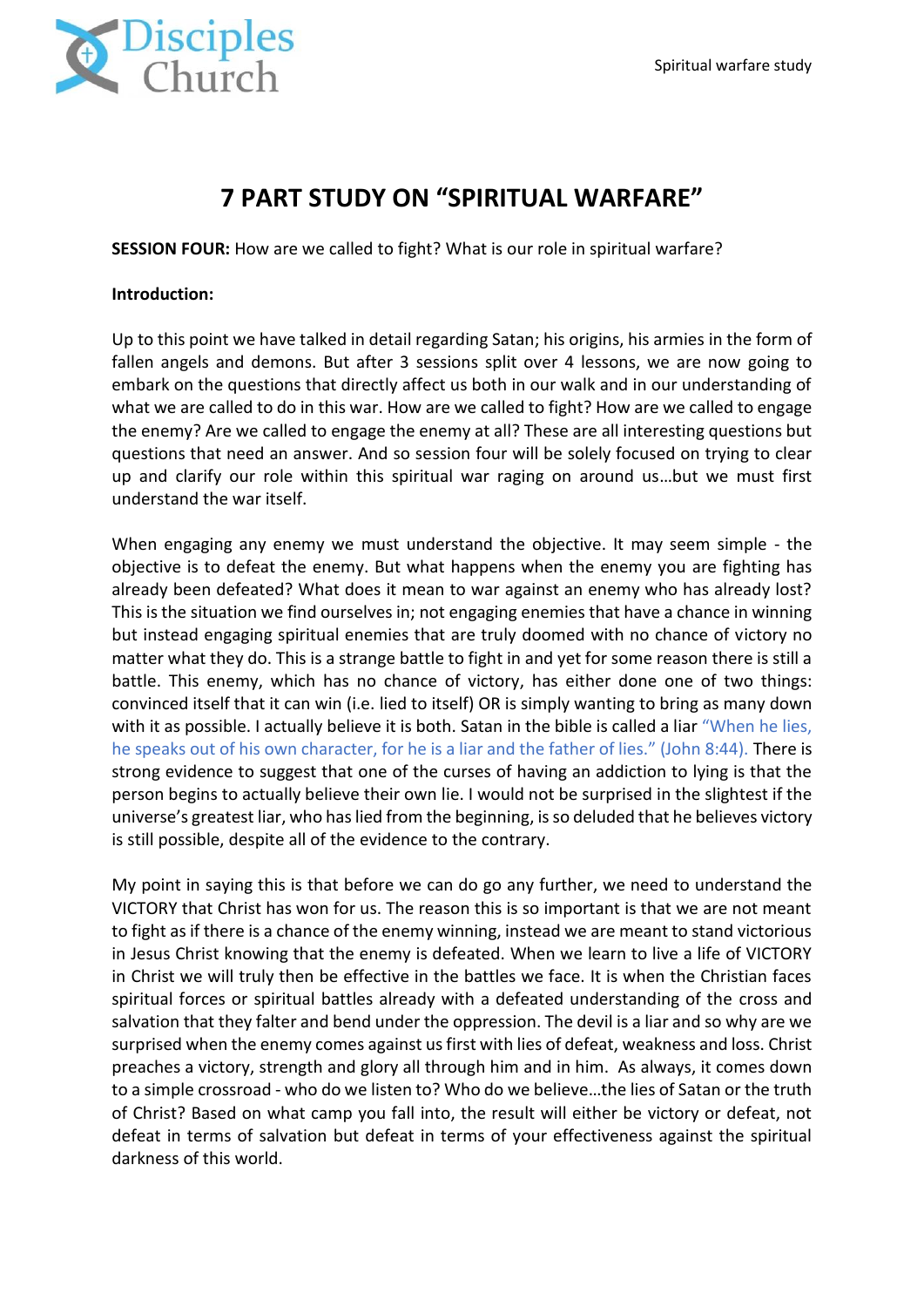

## **THE WAR HAS ALREADY BEEN WON**

Before ANYTHING! Before any lessons or advice or direction. We CANNOT afford to enter spiritual warfare without understanding this absolutely key and important point. The war has already been won! This is of the utmost importance for us and for our paths going forward. We know that one of the areas in which the enemy manipulates and comes against us most is our minds and so it shouldn't surprise us when the enemy and his forces try to change our perspectives and outlooks on life. It is sometimes through these perspectives and outlooks that either faith can be built, or doubts can arise. Depending on how we look at a situation will influence how we handle it.

For example, we have the story of the 12 spies going into the promised land (Numbers 13). Let's take a look at what the two different 'perspectives' were of these 12 spies:

#### Numbers 13: 30-33

But Caleb quieted the people before Moses and said, "Let us go up at once and occupy it, for we are well able to overcome it." **<sup>31</sup>** Then the men who had gone up with him said, "We are not able to go up against the people, for they are stronger than we are." **<sup>32</sup>** So they brought to the people of Israel a bad report of the land that they had spied out, saying, "The land, through which we have gone to spy it out, is a land that devours its inhabitants, and all the people that we saw in it are of great height. **<sup>33</sup>**And there we saw the Nephilim (the sons of Anak, who come from the Nephilim), we seemed to ourselves like grasshoppers, and so we seemed to them."

Here we see two different outlooks upon a situation. God has commanded them to go out and retake the promised land and he has told them prior to this that HE will give it into their hands. However, he commands spies to be sent out. Why? Did God not know what was there? Of course he did, but the Lord wanted to test the faith of his people - when they see the giants, when they see the many fortified cities and people will they either trust me and my ability to win this war for them or will they trust their own human understanding and weigh things up on the scales of human ability?

# **But Caleb quieted the people before Moses and said, "Let us go up at once and occupy it, for we are well able to overcome it.**

Out of this story we want to be like the Caleb and Joshua's of the world. Caleb says to the people:

#### **Let us go up at once:**

Let's go right now! Caleb had no doubt, he simply knew one fact…THE VICTORY WAS ALREADY WON. Why? Because God had given these people into their hands, it wasn't a question of IF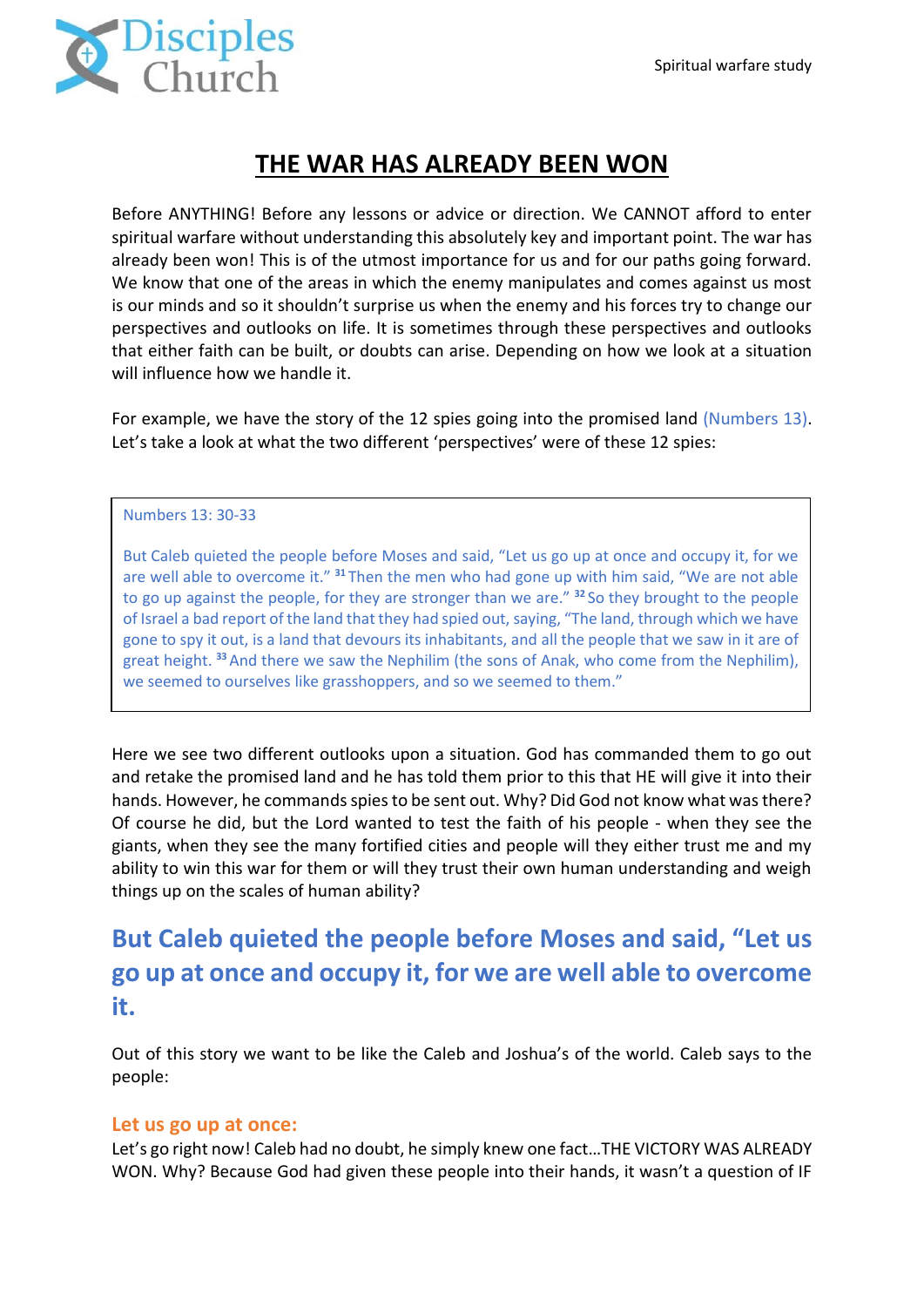

but instead a question of WHEN. Caleb and Joshua's perspective was not one of human strength or human reasoning but instead one of faith, not in their own ability but in the ability of their God. If their sovereign God had said something was going to be done they trusted that it indeed was going to be done. Why doubt? Why hesitate? Caleb and Joshua understood that they already had the victory in God, they just needed to go and claim it. How often in our Christian walk do we understand this truth; that our victory is certain, it is not up for debate or argument, it is a fact? How do we know this? Because our God tells us so and we will look at how God tells us later on.

### **for we are well able to overcome it:**

We are able to overcome it. WE. Now Caleb and Joshua were not under the illusion that in their strength they were able to but instead they were faithfully understanding that if God is with them who can be against them? Giant or not giant. There are countless stories of men and women whose faith led them to do mighty works which from a human perspective would have been impossible. Our God makes the impossible possible "For with man this is impossible but with God all things are possible." (Mathew 19:26).

# **Then the men who had gone up with him said, "We are not able to go up against the people, for they are stronger than we are."**

### **for they are stronger than we are:**

Now here we see another 'we' but it is taken instead from an unfaithful understanding, the WE here refers to only the soldiers and the capability they have, purely based on human understanding. They have taken God and the victory they have in him out of the equation and are instead focusing on the overwhelming odds that face them. In short, they already feel defeated. They do not see victory through God; their hearts, minds and perspectives have all been led to doubt and defeat BEFORE the battle has even started. We as Christians can NEVER hope to see victory in any area of our lives, whether to do with spiritual warfare or even to do with sinful tendencies, if we approach those areas already defeated, focusing on our own strength rather than the victory we already have in Jesus Christ.

### **for they are stronger than we are:**

They are stronger than them, yes but are they stronger than God? Now this is so crucial for us going forwards in our spiritual warfare study. I have said this before that from a human standpoint we are not able to contend with any spiritual being, they have so many advantages over us. Firstly, they are unseen and it is almost impossible to defeat an invisible enemy. Secondly, they are far stronger in almost every area from their knowledge, understanding, physical strength and abilities. They are neither fazed by weapons of man, nor by man's strength, nor by man's intellect, nor by man's knowledge or fury. No weapon of war made by man has ever or will ever be able to defeat them - a nuclear bomb does nothing just as a bullet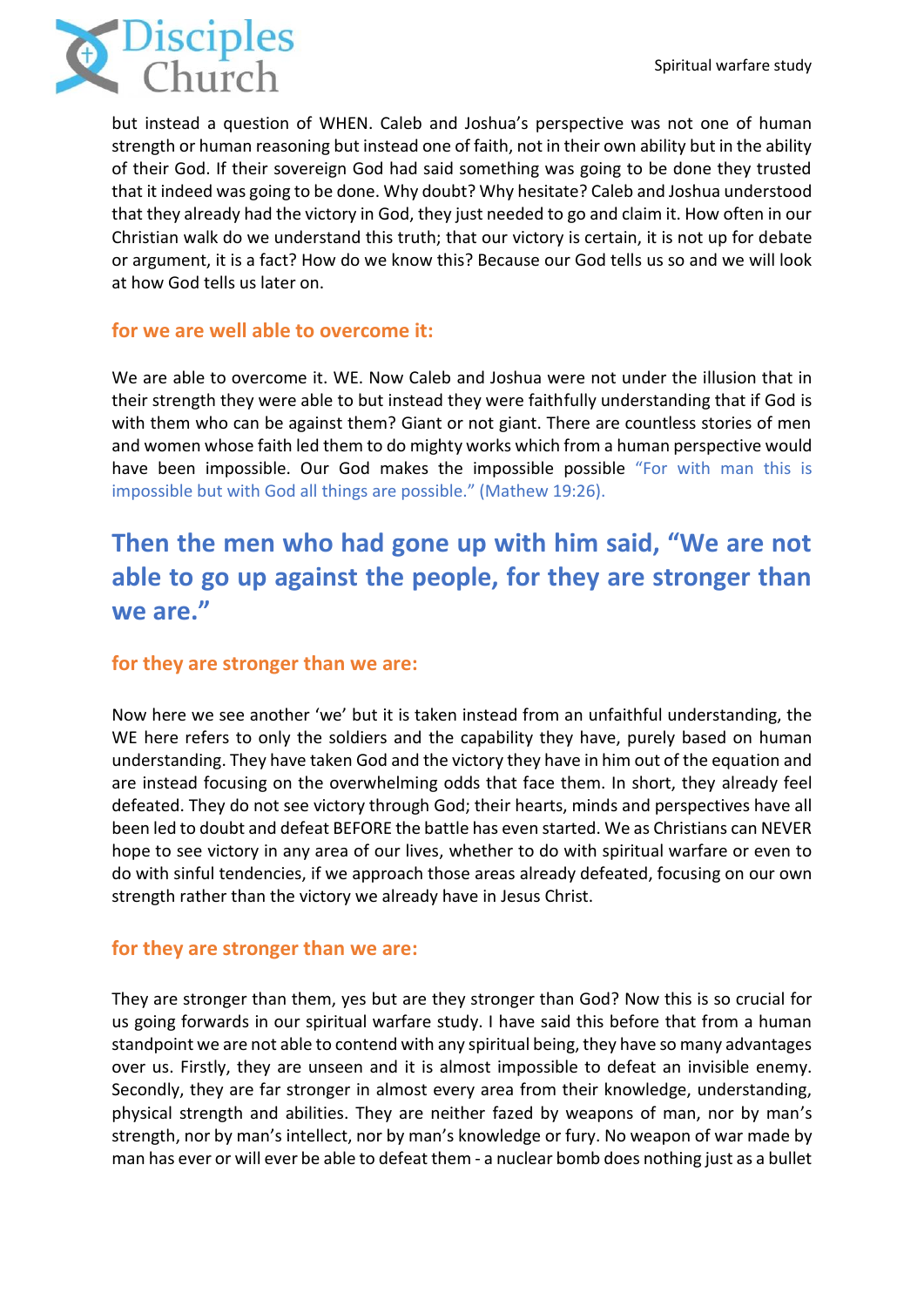

does not touch them. Even if the person within whom a demon is dwelling is killed, the demon lives on. And so THEY ARE STRONGER THAN WE ARE.

However, they do not even come close to being stronger than God. Now, in the same way that we have two examples here showing us faith and doubt, we too must decide where we stand. We can either look at the sinful areas of our lives which the enemies take advantage of and the spiritual oppression and possession in the world with a perspective of doubt, fear and weakness, in essence being defeated before we even start. OR we can face it as Joshua and Caleb did, trusting not in their own strength but instead in the strength of the one who has sent them, the strength of the one who has said they will have victory. When facing these things, we must understand first and foremost that the Lord has already defeated them.

**So they brought to the people of Israel a bad report of the land that they had spied out, saying, "The land, through which we have gone to spy it out, is a land that devours its inhabitants, and all the people that we saw in it are of great height."**

And here we see the effect on the people of God when instead of faith, victory and trust is preached - doubt, defeat and fear is instilled instead. These 10 spies came back already defeated with no understanding or trust in God and spread this fear among the people. Something that is commonplace today when teaching and preaching about spiritual warfare and sin. It is taught among the wider Christian church that dominion over sin through the holy spirit and Christ is impossible and so don't bother, be defeated before you even try and so why bother trying. Just don't even go into the realm of it being a possibility. We are taught regarding spiritual warfare that the enemy is too vast, too great, too many and so from a human perspective, if we have been inactive in this area for so long, why start now? We are defeated before we even start. Fear and defeat spread quickly. But so do faith and victory. I hope by the end of this document you will have received the latter.

We are in a war yes, but it is a war in which God has already given us victory.

#### **AN IMPORTANT NOTE:**

Notice something here, that when Caleb and Joshua did eventually go into the promised land with the new generation of Israel after 40 years in the wilderness, they did have to fight, they still had to take up sword and shield and engage the enemy. They knew the victory was certain, but it wasn't a sitting back sort of victory, it was a victory they had to go and take in faith and in trust of the God who was sending them. We are not called to be laid back and wait, we are called to engage and fight. However, before we ever get to the front lines, we must first understand and believe that God has given us victory already through Jesus Christ and the cross.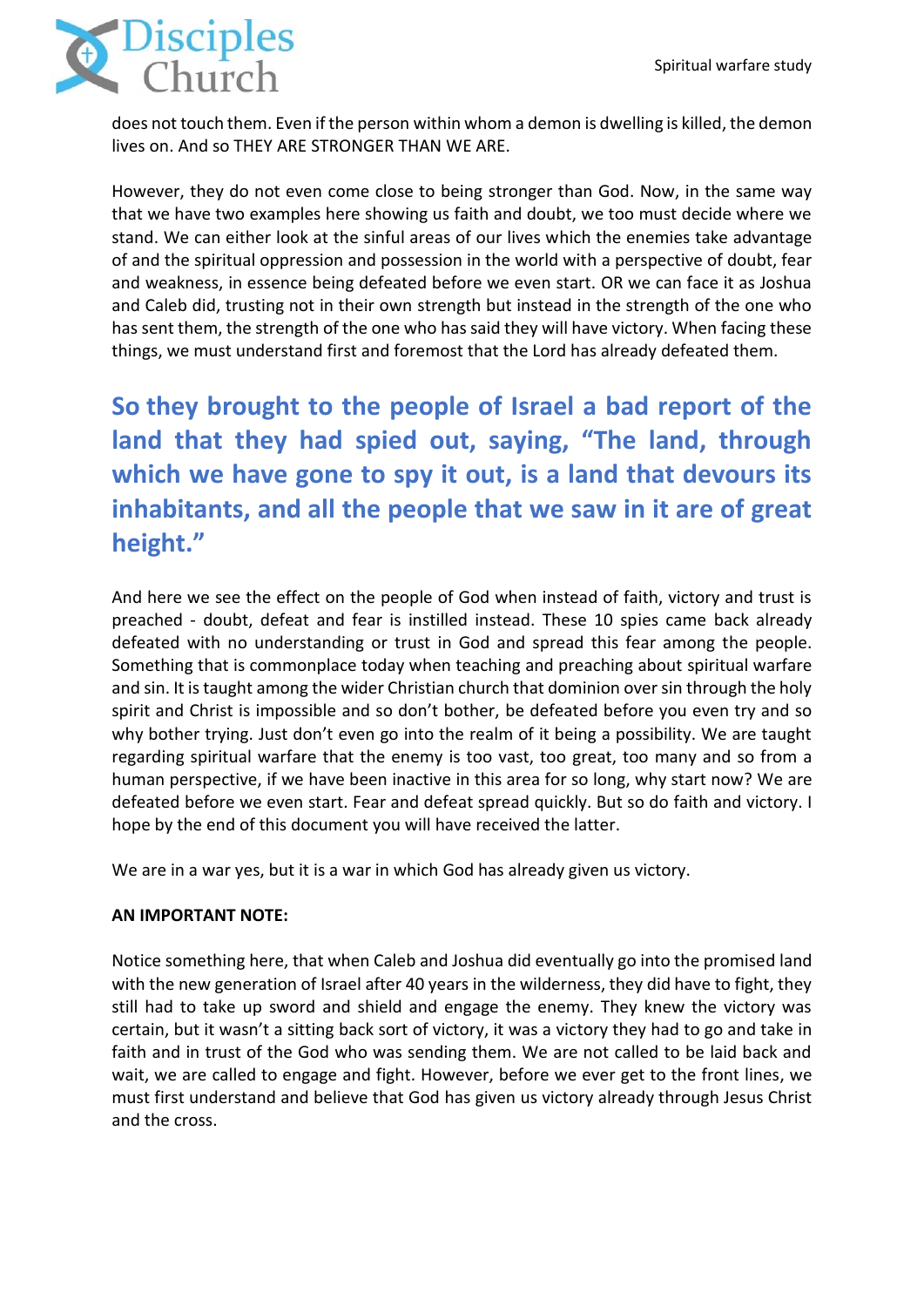

# **HOW HAS THE WAR BEEN WON?**

So the spiritual war has already been won, but how? How has it been won? Where has our victory come from and where does it continue to be from? What does our victory look like in the spiritual realm and what does it look like in our personal lives? These are all questions I hope to see scripture answer for us now.

#### 1 Corinthians 15:57

But thanks be to God, who gives us the victory through our Lord Jesus Christ.

One thing we know for certain is our victory is THROUGH our Lord Jesus Christ. Made possible by him but also only made possible through him. He is the way, the truth, and the life. Now many when focussing on this victory may say "yes Aaron I know that I now have victory in terms of having heaven and eternal life but how does that help me while I'm here?" Well to that person my first answer would be that they have seriously misunderstood Christ's work on the cross. They have not grasped the full magnitude of what happened on that day at Calvary and have not understood the freedom Christ has bought for us, not just for the next life after death but for the life we are living right now. All of which is essential to our role in spiritual warfare and our understanding of it.

I would like to take us through some of the VICTORIES we have through and in Jesus Christ so that we may better understand how this impacts our approach to the spiritual battle. That like Joshua and Caleb we may approach the battle with a faithful courage rather than a doubting defeat.

Below are what I see as 7 victories we have through our Lord Jesus Christ; they are in no particular order of importance and there are more which we could add to this list:

# **1. NO LONGER CONDEMNED**

#### Romans 8:37

There is therefore now no condemnation for those who are in Christ Jesus. 2 For the law of the Spirit of life has set you free in Christ Jesus from the law of sin and death. 3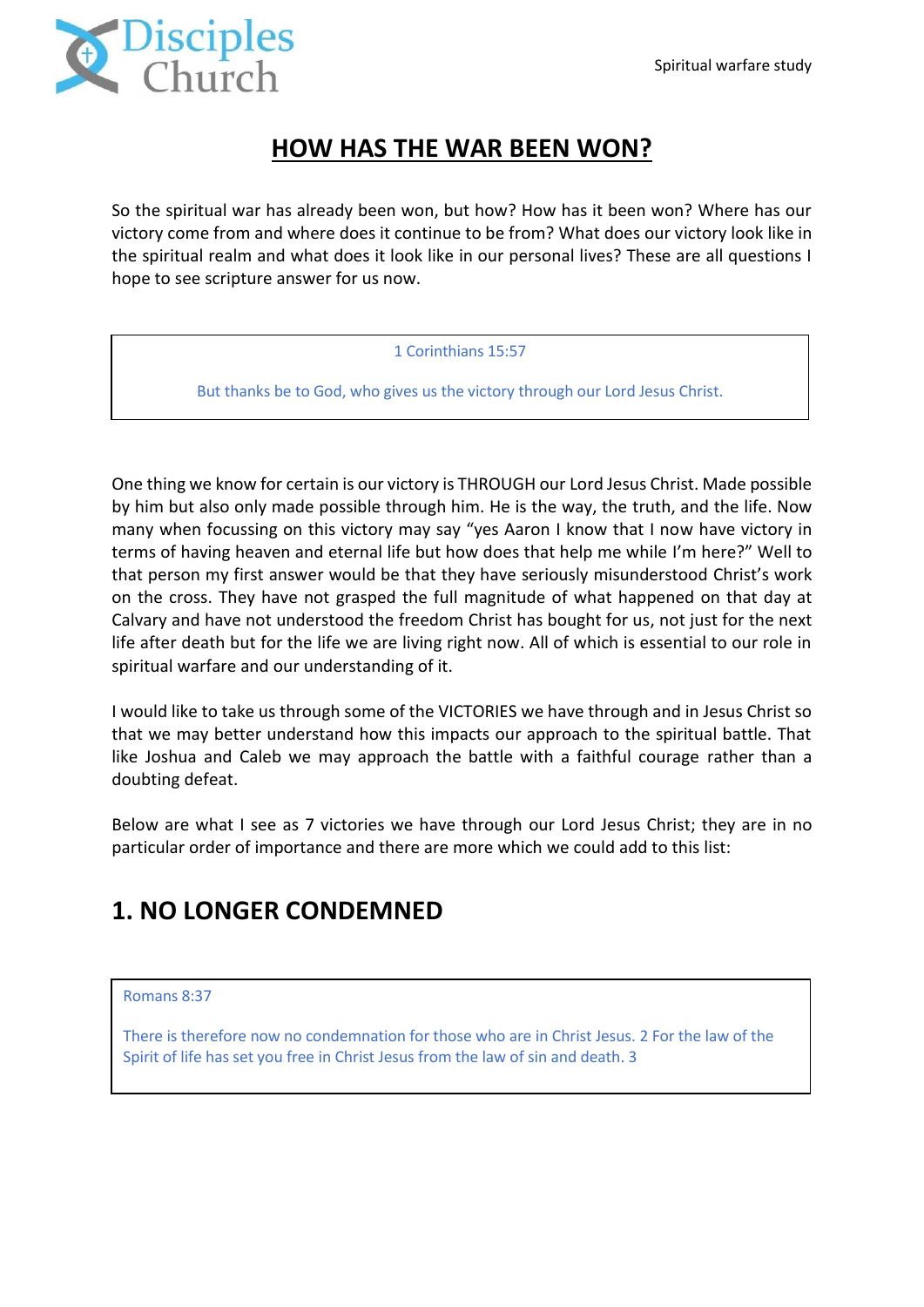

**There is therefore now no condemnation for those who are in Christ Jesus. For the law of the Spirit of life has set you free in Christ Jesus from the law of sin and death.**

### **now no condemnation for those who are in Christ Jesus:**

One of the greatest weapons the enemy uses against us is that of condemnation; in our fallen state and because of our weakness we can fall into sin and have to turn and repent and be forgiven. However, the enemy's forces waste no time in whispering in our ear all sorts of guilt inducing condemnations. This can lead to a sort of spiritual depression and make us very vulnerable to not only demonic oppression but also further temptation and sin as our strength fails.

However, look at what is being declared here, there no longer is any condemnation. Why? Because Christ has taken all condemnation on the cross, we are now able to come before God, repent and have clear conscience before him with no fear of condemnation but rather a healthy God-fearing understanding that we are corrected and disciplined by our loving Father in heaven. When we as Christians have the full understanding of what it is to live a life free of condemnation, we rob the enemy of one of his greatest weapons, it is through this understanding that we are able to be at peace with clear consciences.

## **For the law of the Spirit of life has set you free in Christ Jesus from the law of sin and death:**

This is so important to understand in terms of our victory. Once again, the question could be asked what all of this has to do with spiritual warfare. Well actually it is crucial, we must first understand our position before God so that we are able to enter into the battle with a clear understanding of the victory we have in Christ. Here we see that death and sin no longer have any hold over us. Our sin has been defeated by Jesus on the cross and the sting of death removed through Jesus's victorious resurrection. When the enemy comes reminding us of our sin and reminding us of death, we are able to remember and call upon the great gifts of Jesus Christ and remind ourselves that actually through Jesus Christ both sin and death is defeated in our lives. True victory in every way starts with that realisation.

# **2. THE SPIRIT OF GOD**

#### John 14: 26

But the Helper, the Holy Spirit, whom the Father will send in my name, he will teach you all things and bring to your remembrance all that I have said to you.

Romans 8:11

If the Spirit of him who raised Jesus from the dead dwells in you, he who raised Christ Jesus<sup>[\[a\]](https://www.biblegateway.com/passage/?search=Romans%208%3A11&version=ESV#fen-ESV-28112a)</sup> from the dead will also give life to your mortal bodies through his Spirit who dwells in you.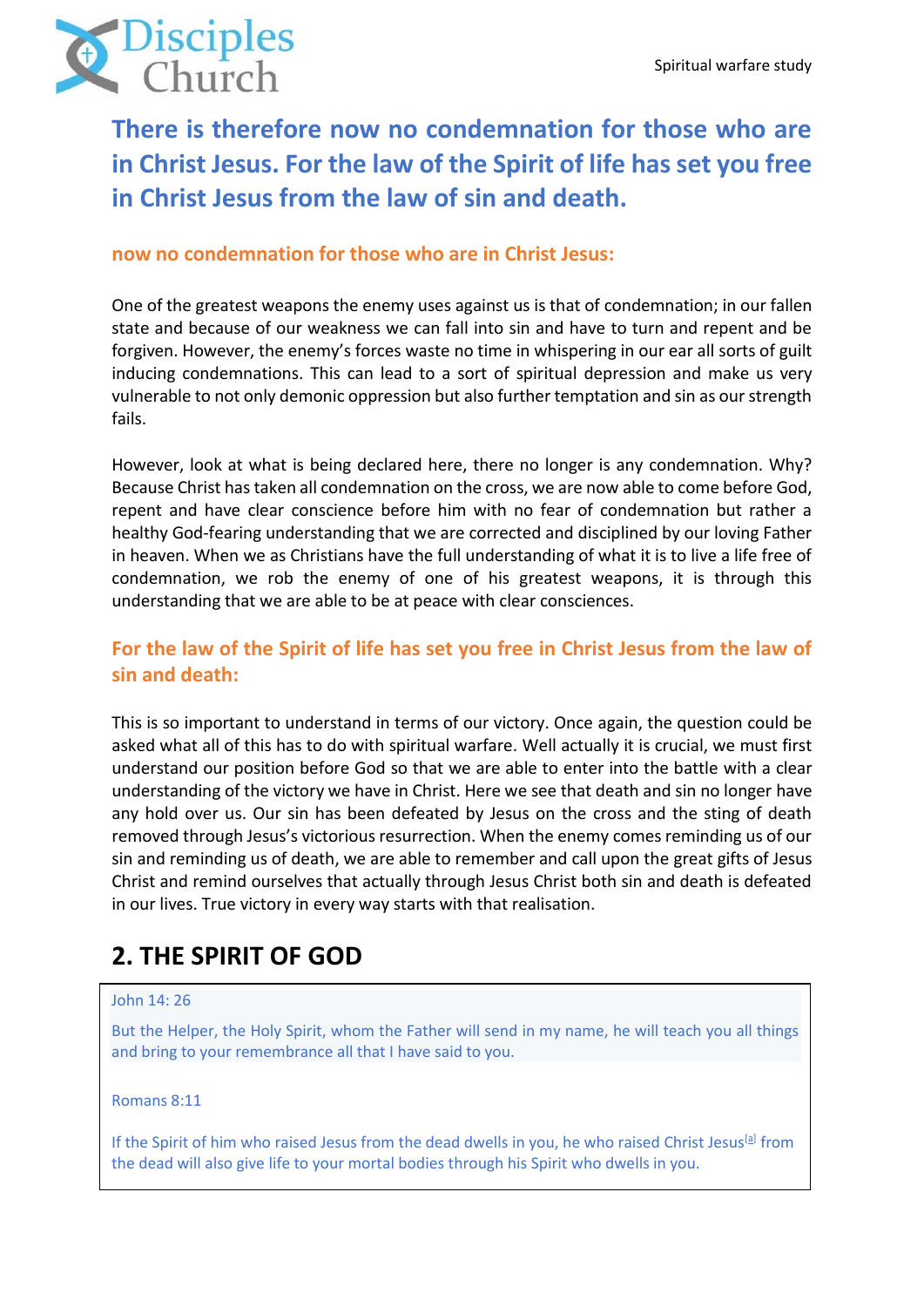

Through the sacrifice of Christ, we are blessed with yet another gift, the Holy spirit. Jesus told us in his word that the spirit was not able to indwell man until he had ascended to the Father, it was only after his glorification and ascension that we see the day of Pentecost happen where the first human beings are fully and completely indwelt by the spirit of God. This is HUGE for our understanding of victory. The holy spirit is one of the factors that separates us from all other people in the world void of a faith in the living Jesus Christ. It is through this spirit that we are granted spiritual gifts and it is this very spirit that the demons recognise in us. It is the seal, the Christian identification which solidifies our place in Christ.

## **he will teach you all things and bring to your remembrance all that I have said to you:**

HE WILL TEACH YOU ALL THINGS – we have the very spirit of God leading us, teaching us, comforting us, guiding us, protecting us, correcting us and loving us. We do not enter the battle alone, we do not face the enemy weapon less or defenceless, we have the same spirit that raised Christ from the dead with us.

### **If the Spirit of him who raised Jesus from the dead dwells in you:**

A big IF indeed. I do not think we have come close to recognising or understanding the power which resides inside of every spirit filled believer; if we did I doubt we would walk in such doubt and fear so much of our lives. It is time for God's people to wake up to the realisation of the gifts Jesus has given us and made possible for us to receive. Joshua and Caleb understood the power that accompanied them, when they looked out at their circumstances around them physically the circumstances paled in comparison to the realisation of the invisible might and strength of God. Now, whereas that strength was EXTERNAL to them in that time, in our day and age that power is now INTERNAL inside of our very bodies. not that the strength resides in any power WE possess. But rather the fact we have God the spirit living within our mortal bodies, communicating with us, and guiding us in every good work God has for us.

We have to first acknowledge this mysterious and quite incredible truth; this all plays into a change of our understanding and perspective of life around us. How can we walk in victory when we have yet to understand the presence of God inside of our very bodies?

# **3. NO LONGER ENSLAVED TO SIN**

#### Romans 6: 6-7

We know that the person we used to be was crucified with him to put an end to sin in our bodies. Because of this we are no longer slaves to sin. **<sup>7</sup>** The person who has died has been freed from sin.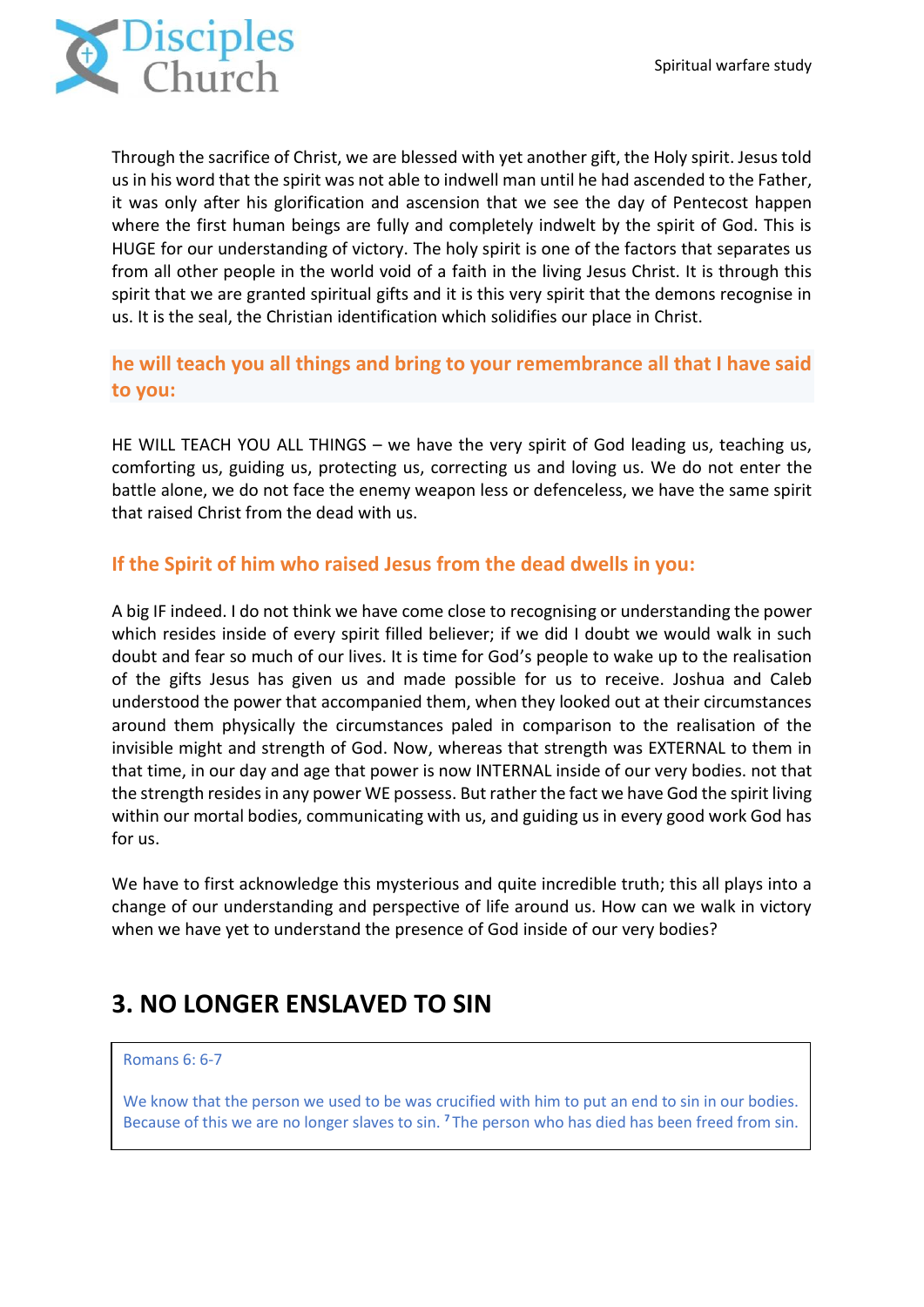

The devil has the whole world under his dominion and under his limited will; he is able to tempt and manipulate whole entire nations who are all under the slavery of individual and communal sins. There is no hope in defence or fighting back as they are dead in their sins; their sins have dominion over them and not the other way around. This is another one of the enemy's greatest weapons against humanity and the way in which he corrupted God's creation in the first place. However, we have yet another victory already won over the kingdom of darkness, once again bought for us through Jesus Christ (as all of our victories are) and therefore we are no longer enslaved by sin.

## **We know that the person we used to be was crucified with him to put an end to sin in our bodies:**

It isn't that the old us has now been released from sin and now we are free. It is far more severe than that. The old us has actually been crucified with Christ, no longer alive, we are now a new creation. We may look the same, sound the same, talk the same and walk the same but we are not the same. Spiritually, an entire change of heart, mind and character has taken place, a new creation born of God has been made with that person. With that new creation comes a new spirit which we just talked about and a new destiny, not one for hell and suffering but instead one for heaven and peace with God. And sin, although still in existence and with the possibility of being brought in through temptation, no longer has dominion over the life of a born again Christian.

### **The person who has died has been freed from sin.**

An amazing shift has taken place; whereas before in our old selves sin had dominion over us, now as new creations we have dominion over sin. Through the power of the holy spirit, we are now able to overcome temptation and place the sinful areas of our lives under the sanctifying power of the holy spirit and see true, consistent change happen in those areas. The greatest lie ever told among the saints is one of defeat before an attempt of victory. The lie tells us that we are simply sinners and that we will always just continue to sin in the areas we struggle in, and nothing will ever change. This is the same as the 10 spies coming back and saying "we are defeated, God is not able to overcome these enemies." What we are saying when we profess that lie is that the holy spirit is not strong enough to overcome the sinful areas of our lives through his incredible work in our lives.

However, HE IS. God is greater than us and stronger than us and he is able to build in us, through discipline and correction, a greater strength against temptation and a greater dominion over sinful tendencies. Now I'm not saying we will be perfect as there are far more aspects of being perfect than just sin; however, I am saying we need to understand that victory, along with the others. So many believers stumble in all kinds of sin defeated in their understanding and perspective not realising the power of God living within them and the fact they are no longer the old but made anew in power and glory by Jesus Christ.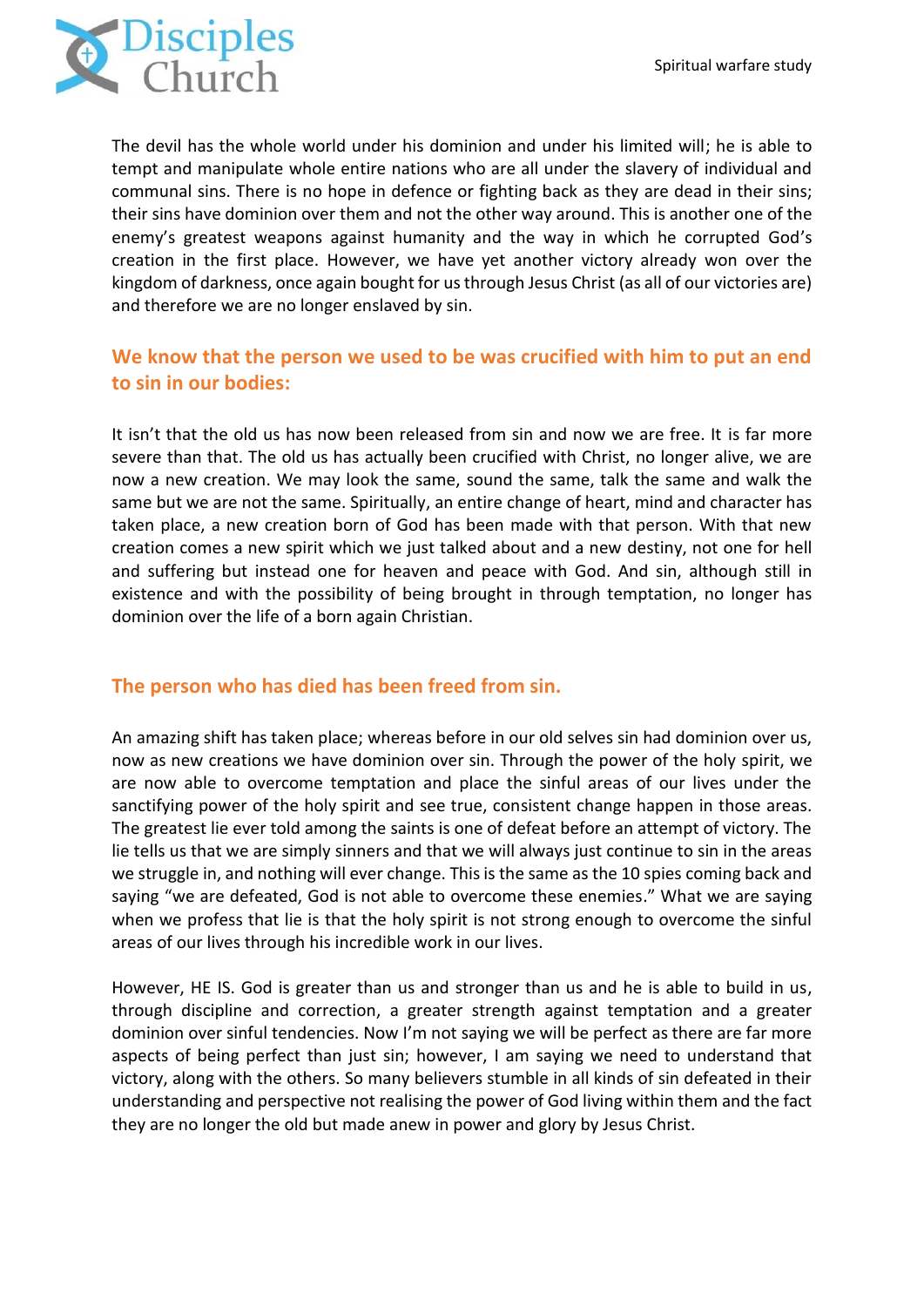

# **4. DEATH DEFEATED**

1 Corinthians 15:55-57

**<sup>55</sup>** "O death, where is your victory?

O death, where is your sting?"

**<sup>56</sup>** The sting of death is sin, and the power of sin is the law. **<sup>57</sup>** But thanks be to God, who gives us the victory through our Lord Jesus Christ.

We see in the book of Job where Satan says to God "Then Satan answered the LORD and said, "Skin for skin! All that a man has he will give for his life." (Job 2:4).

Why did Satan say this? Because Satan has been able to use the fear of death and loss to dictate to so many human beings over history. The fear of death can be so overwhelming that people don't leave their homes, don't associate with anyone, spend their lives trying to prolong their lives or even avoid any sort of faith in order not to be confronted with the fact that one day they will die. Death isseen asthe ultimate devastation in our world today. Death is both fascinating for many but dreaded by most; the devil knows this and uses that fascination to create all sort of occult practises in the world today mixed with all sorts of false spiritualism while also using the fear element to make people curse God and rebel even more with an attitude of "I only live once so I may as well do what I want before I die."

## **O death, where is your victory? O death, where is your sting?**

However, this is not the Christians walk. We are called to no longer live under the oncoming fear of death but instead to understand death has now become to us simply a doorway home. We are not called to run toward it as fast as we can as life is a gift in itself but, at the same time, we are not called to run away from it as fast as we can as if it was something to be scared of. One of the greatest victories we have through Jesus Christ is our victory over death as the greatest and most terrifying enemy of humanity has become to us nothing more than a confirmation of our belonging in heaven. It has gone from a lion to a puppy all through Jesus Christ on the cross, no longer intimidating but instead bringing upon us thoughts of eternity with our Lord.

However, for how many Christians is this the case? Does death still have a victory over you? Does it still sting to consider or think about? Are you living a lie in being defeated by an enemy that has already been beaten by Christ? Once again this is about understanding, perspective and belief. Do we truly believe the full scale of Jesus's victory on the cross in our lives TODAY or do we sing the songs, read the verses but when it comes to our own reality we quickly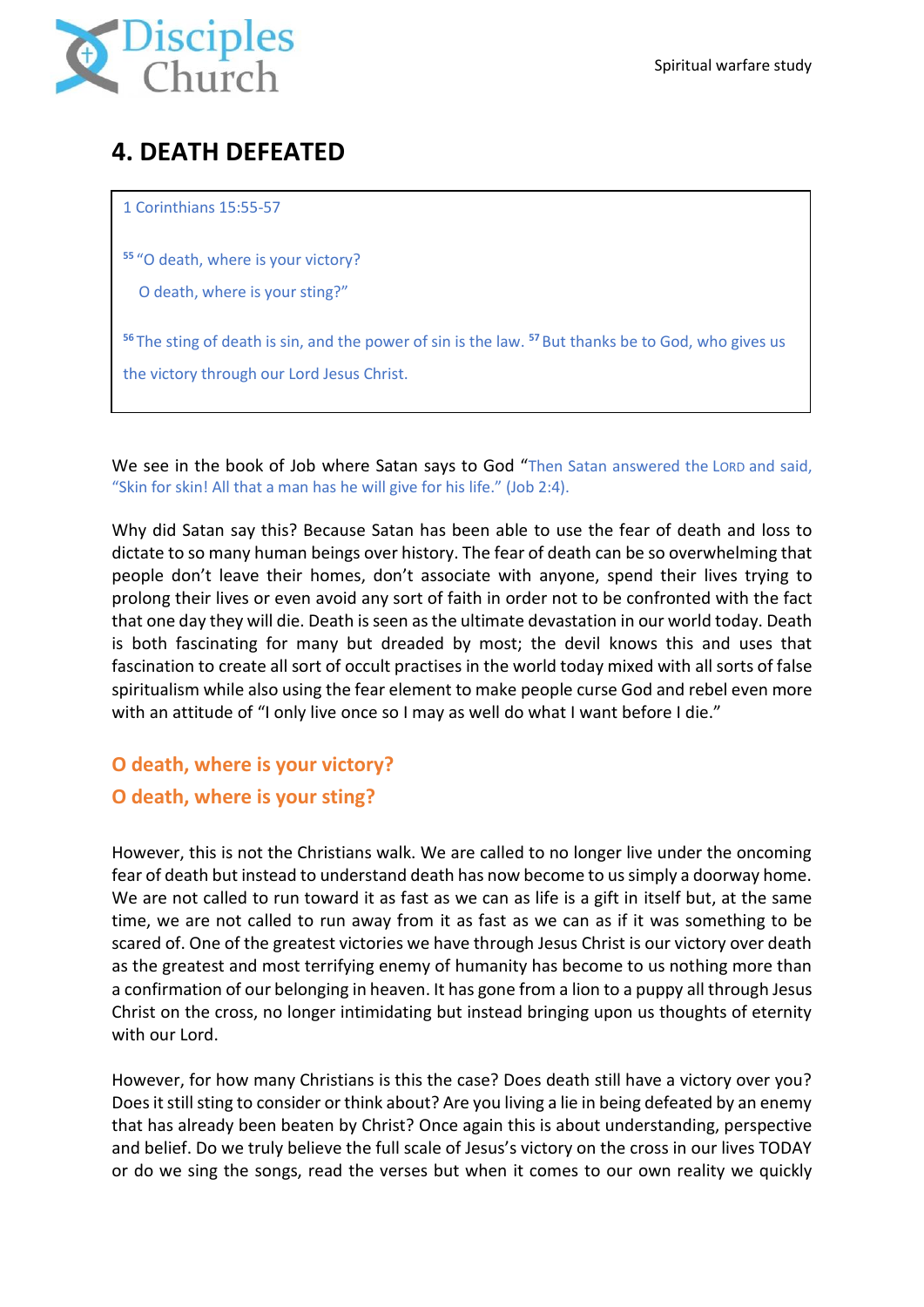

surrender to doubt and defeat. Are you fully assured? Fully confident? Fully faithful in this area?

If the answer is YES, then amen! However, if you're being honest and it's a NO, that's ok... before we can grow, first we must know we need growth, before we can be helped first we must know we need it. The bible says "ask and you shall receive, seek and it shall be found, knock and the door will be opened." (Mathew 7:7). Pray to your Father in heaven and through the Lord Jesus Christ ministering to you via the holy spirit that he will bring you into that fresh understanding of victory through and in him.

### **But thanks be to God, who gives us the victory through our Lord Jesus Christ.**

And here we see again, the VICTORY through our Lord Jesus Christ. It is only through him, in him, by him that we can see victory. Caleb and Joshua did not see victory in anything other than the fact that they knew that God was with them. In the same way we cannot find victory in anything or anyone other than Jesus Christ and his sacrifice. HE IS OUR VICTORY.

# **5. GOD'S FAVOUR AND STRENGTH**

Psalm 44:3

For not by their own sword did they win the land, nor did their own arm save them,

but your right hand and your arm, and the light of your face, for you delighted in them.

A lot of spiritual warfare for the believer is a constant state of renewing our minds to the truths we have in Christ. Truths that can be the difference between us having a victorious or defeated attitude towards our walk in the Lord. One of the greatest comforts I find in the daily battles I may face or even the monumental moments of oppression or suffering that I may come across in others' lives or even my own is this: By God's strength and not by my own.

Now if a Christian is able to understand this simple lesson then in much of their spiritual walk they will find peace and joy regardless of what it may be they are called to face. The Lord tells us "his burden is light and his yolk is easy" (Mathew 11:28). But sometimes it can seem quite the opposite; it can seem overwhelming, stressful and burdensome. However, in the times that I have felt like that, the Lord has often bought me back to my knees and reminded me that THE BATTLE IS HIS. I may be the soldier on the ground but it is the Lord who does it through me by his power, his strength and his might. Now I don't know about you but I would much prefer to be using the power of the almighty God, creator of everything and Lord of all than just my own strength.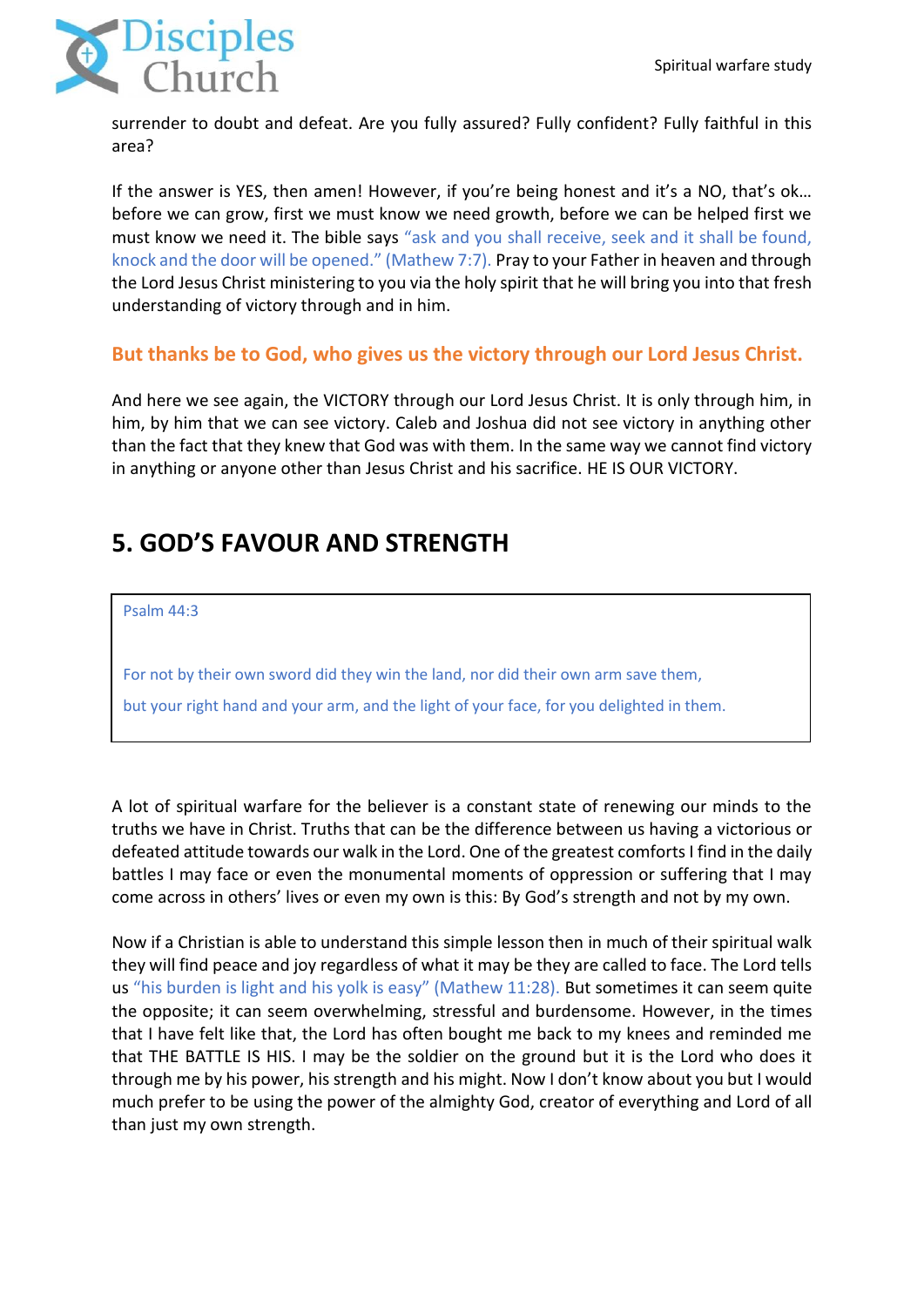

Now some may say, "Aaron I have heard the saying 'use the Lord's strength' so many times but what does that look like?" That's a great question and a great point. There are several ways to 'use the Lord's strength'.

- ➢ *Prayer – laying down our burdens before the Lord, seeking him in prayer regarding EVERYTHING, asking for his strength.*
- ➢ *Faith – seems like an obvious one but like much of what we have talked about, it is futile if you don't first believe in the fact that the Lord's strength works through you. If your faith in the indwelling of the holy spirit and of the Lord's presence in your life is filled with holes of doubt, how can you expect to be assured of his strength working through your life?*
- ➢ *Understanding of scripture – the Holy spirit uses the scriptures of God to build our faith as we learn more about our God and his work in our lives, given fresh revelation from scripture as to how he works in and through us. This will of course help change our perspectives and views on life itself.*

## **For not by their own sword did they win the land, nor did their own arm save them:**

In the same way that the psalmist writes that the battle was not won by him nor was anyone saved by their own arm is the same way we ought to look at the spiritual battles of our lives and the people we lead to the Lord. It is only through the Lord that we are able to have victory and only through his mighty hand that we are able to be bold, courageous and stand for what is true in a world which wants to bow to what is false.

## **but your right hand and your arm, and the light of your face, for you delighted in them:**

It is of course by God's right hand and arm and the light of God's presence that we are able to overcome the enemies of our war and see the captives set free.

## **for you delighted in them:**

God delights in his children. It is an amazing part of our faith to realise that our God delights in his children. Now when we maybe walk astray or stumble the Father can correct us and discipline us in any way he chooses; however, even when we are corrected the bible says "he disciplines those he loves and corrects those he takes pleasure in." (Hebrews 12:6). Our God delights in us because of Jesus Christ and him bringing us into the family of God and making us children of the same Father. This delight is unchanging, his love is unchanging and his favour over your life through Christ is also unchanging. It is a dependable truth that we are able to cling to in times of suffering and need. That we have God in heaven who cares for us and loves us. A God who desires our best and has our lives in the palm of his hands.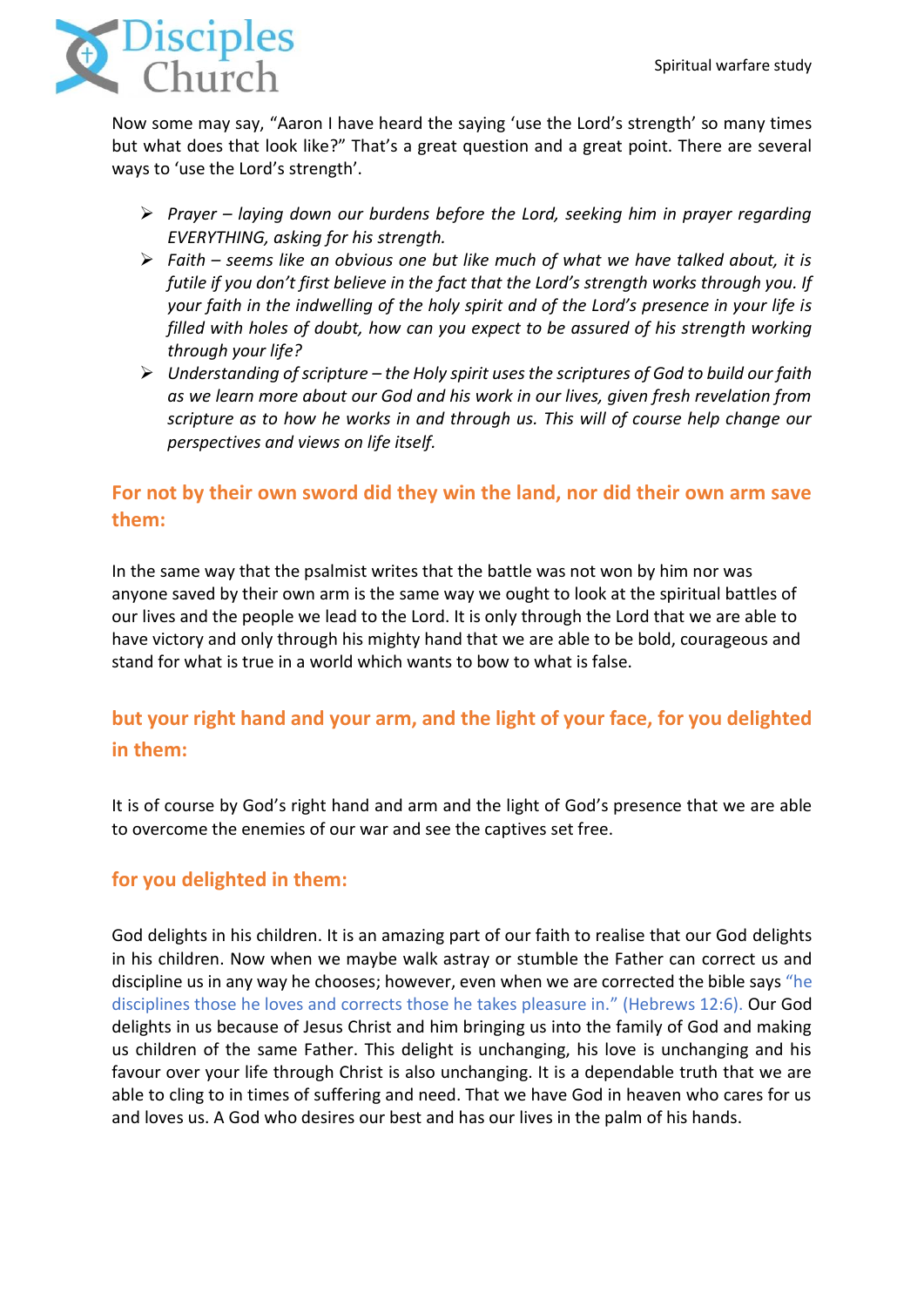

# **6. ULITIMATE VICTORY – PEACE WITH GOD THROUGH JESUS CHRIST.**

#### Romans 8: 35-39

Who shall separate us from the love of Christ? Shall tribulation, or distress, or persecution, or famine, or nakedness, or danger, or sword? **<sup>36</sup>**As it is written,

"For your sake we are being killed all the day long; we are regarded as sheep to be slaughtered."

**<sup>37</sup>**No, in all these things we are more than conquerors through him who loved us. **<sup>38</sup>** For I am sure that neither death nor life, nor angels nor rulers, nor things present nor things to come, nor powers, **<sup>39</sup>** nor height nor depth, nor anything else in all creation, will be able to separate us from the love of God in Christ Jesus our Lord.

Potentially our strongest source of comfort during times of bereavement, suffering, persecution, trials or spiritual warfare is the above fact that nothing is able to separate us from the love of God. Now it is no coincidence that for centuries men and women have debated the age-old question of "can you lose your salvation?" I find it interesting how our enemy would love nothing more than for us to be uncertain toward our future, uncertain of our assurance in Christ and continually debating amongst ourselves our own salvation rather than outwardly looking for the salvation of others. It is no coincidence that the enemy has planted seeds of doubt throughout history of how salvation works and its longevity. If Satan is in any way able to take our focus off the work of Jesus Christ on the cross and place the emphasis on us, he will. Because Satan too knows that our victory is solely found in and through Jesus. If he is able to bring any sort of works-based mentality to our faith we immediately are defeated as our victory no longer rests on Christ but on ourselves. Just like those 10 spies - when our victory depends on us, we have lost.

## **Who shall separate us from the love of Christ? Shall tribulation, or distress, or persecution, or famine, or nakedness, or danger, or sword?**

When it comes to spiritual warfare against the believer one of the most common tactics I have witnessed is that of ISOLATION. The enemies will lure the believer, whether through condemnation or guilt or self-confidence / pride or sometimes just a disconnected Christian, to an isolated place and then begin to beat them down and torment them. If you think of sheep in a field, it is not the pack of sheep the wolf goes for but instead the one on the outskirts, the one which has the least support and is most isolated, this is the sheep which is easiest to kill. Wolves are not particularly brave hunters unless they outnumber the prey in a pack, but when by themselves they are more scavengers going for the easy kill. In the same way, our spiritual enemies are not truly courageous in their attacks but instead subtle, sneaky and opportunistic in how they go about beating us down.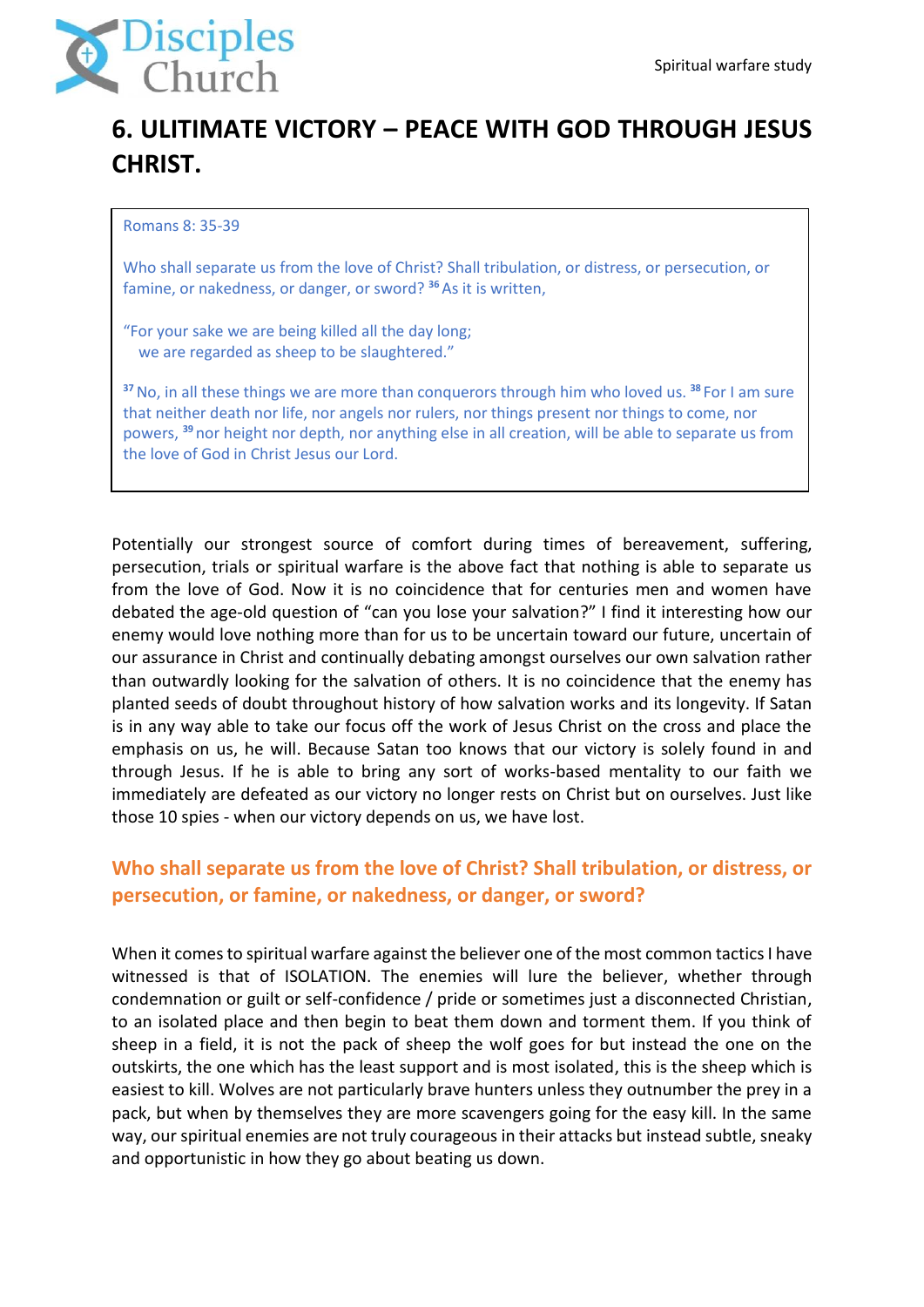

Now while it is important to discuss the importance of us staying together as the household of God, which we will talk about later in this document, it is also worth noting that a more dangerous isolation the devil brings about is an isolation from God. When we have neglected to pray or read the word due to a "leading away" (demons do the leading away) we often fall prey to a feeling of depression, hopelessness, sadness and all-round fleshly behaviour. Our relationship with God suffers and for some we can even be led so far away we end up in a spiritual desert, feeling absolutely alone and almost so far from God that the very thought of praying or attempting to get back feels pointless and impossible.

However, a lie has been told in this situation. The lie is that the devil is even able to separate you from God's presence. Now while I do believe that there are differing degrees of closeness we can have to God, for example the bible says, "draw close to God and he will draw close to you" (James 4:8), it is a lie when the devil tells us there is no way back. God is ALWAYS with us and ALWAYS looking for the believer who desires to be closer to him. God has never turned away a humble or contrite heart (Psalm 51:17).

## **Shall tribulation, or distress, or persecution, or famine, or nakedness, or danger, or sword?**

**Tribulation:** Trials / tests / suffering / tough times / spiritual oppression etc.

**Distress:** Emotional struggles / physical illness / loss or mourning /relationship problems etc.

**Persecution:** Hated for your faith / rejected / gossiped about / shunned / beaten etc.

**Famine:** physical hunger / lack of provision / lack of wealth / poverty etc.

**Nakedness:** Symbolic for poverty / shame / shunned by others / weakness etc.

**Danger:** Accidents / physical harm / human danger / natural disasters / injuries etc.

**Sword:** War / violence in society / human ability to wound and kill etc.

NONE of any of these things are able to separate us from the love of Christ and the lives we have in Christ. His love and care for us surpasses all things and all aspects of life that we could possibly imagine.

## **For your sake we are being killed all the day long; we are regarded as sheep to be slaughtered:**

The apostles and the martyrs of our faith understood that they could not be separated from Christ no matter what came their way. They were able to walk in victory because they not only knew their own personal victory in Christ had already been won but also, that no matter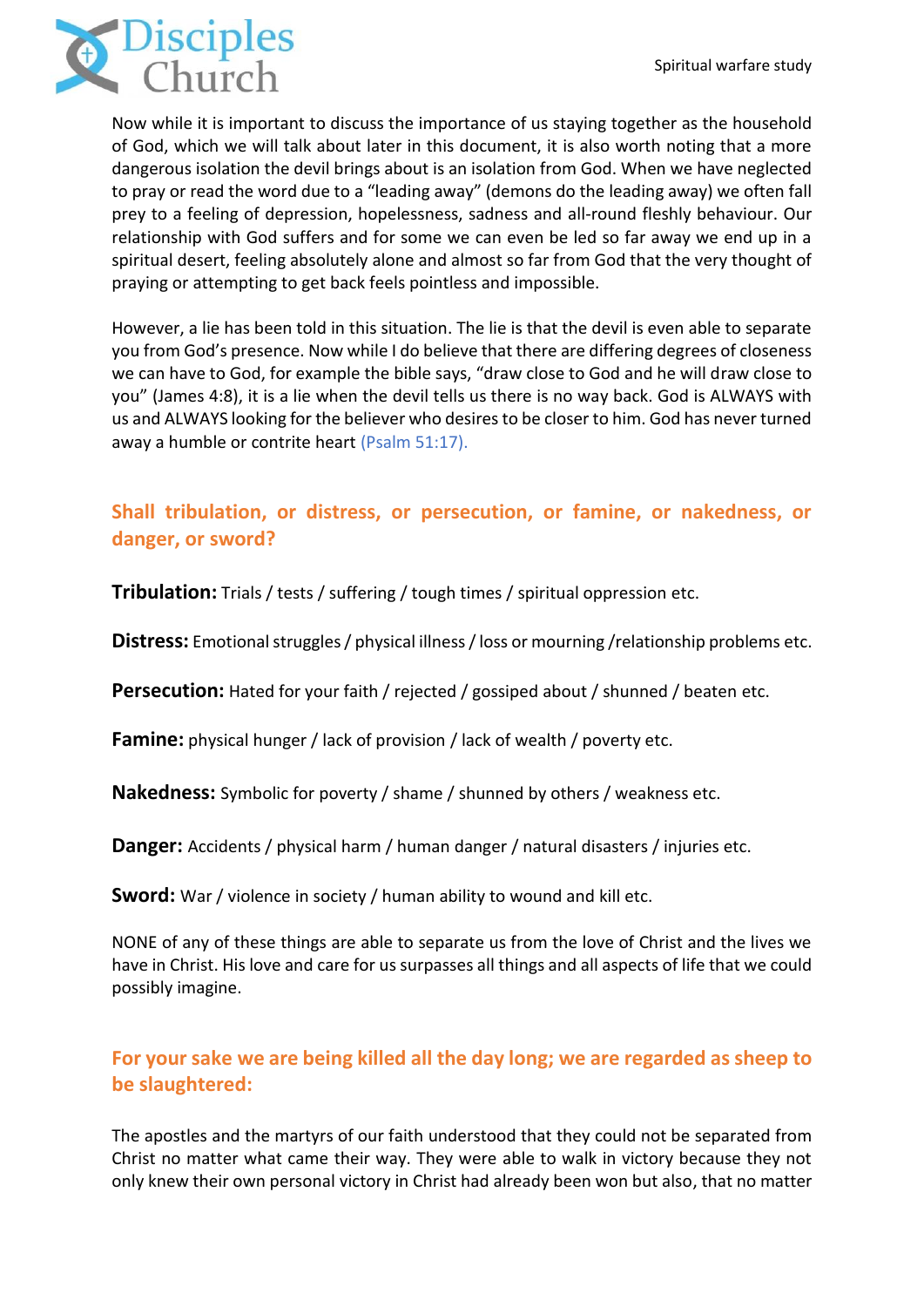

what this world threw at them, it could do nothing to hinder their relationship with God. A Christian with this understanding will NOT be isolated due to the fact they are so grounded in their understanding of God's love for them. Their understanding of God's love for them is what drives them in return to love God the way they do.

### **No, in all these things we are more than conquerors through him who loved us:**

#### MORE THAN CONQUERORS…how?

Through him who loved us. We are conquerors through Jesus Christ; it is only through him that we can say this but it is also the understanding these men had and the confidence they had in their relationship with Jesus Christ that led them to be conquerors. They understood that death could not separate them and neither could anything else and so they went forth with a boldness and courage that reflected that faith and understanding in their position before God. That is what we are called to.

**For I am sure that neither death nor life, nor angels nor rulers, nor things present nor things to come, nor powers, <sup>39</sup> nor height nor depth, nor anything else in all creation, will be able to separate us from the love of God in Christ Jesus our Lord.**

**Death:** Death's sting has gone, even death itself cannot separate us from our Lord. He has overcome death, he holds the keys of death, death submits to him. Death is not a separating of a believer to Jesus, rather a door opening to him.

**LIFE:** Just one word and yet it encompasses everything – what Paul is saying here is LIFE is not able to separate us, everything that comes with life, in life, through life, ups and downs, trials and tribulations, good and bad, people and even ourselves. Life is not able to separate us from the one who gave us life.

**Angels:** Neither angel of God or fallen angels have any power over us in form of separating us from our Lord; it was a fallen angel who led to the first separation between humans and their creator but no more. Jesus Christ has destroyed the works of the devil and in doing so destroyed any possibility in a believer's life of him separating us once again.

**Rulers:** Rulers in the spiritual kingdom have no power in separating us from Jesus Christ neither do rulers in the worldly kingdom. Both are allowed their power by Christ, how could something under the dominion of Christ dictate to Christ the state of his own followers? Jesus Christ is the ruler of all and so if there is no ruler above him, who can separate us?

**Nor things present:** Once again how all encompassing is this…what are you going through right now? What is going on presently in the world or in your personal life? Whatever it is, however, good, or bad, nothing in your present is able to separate you from the Lord Jesus Christ.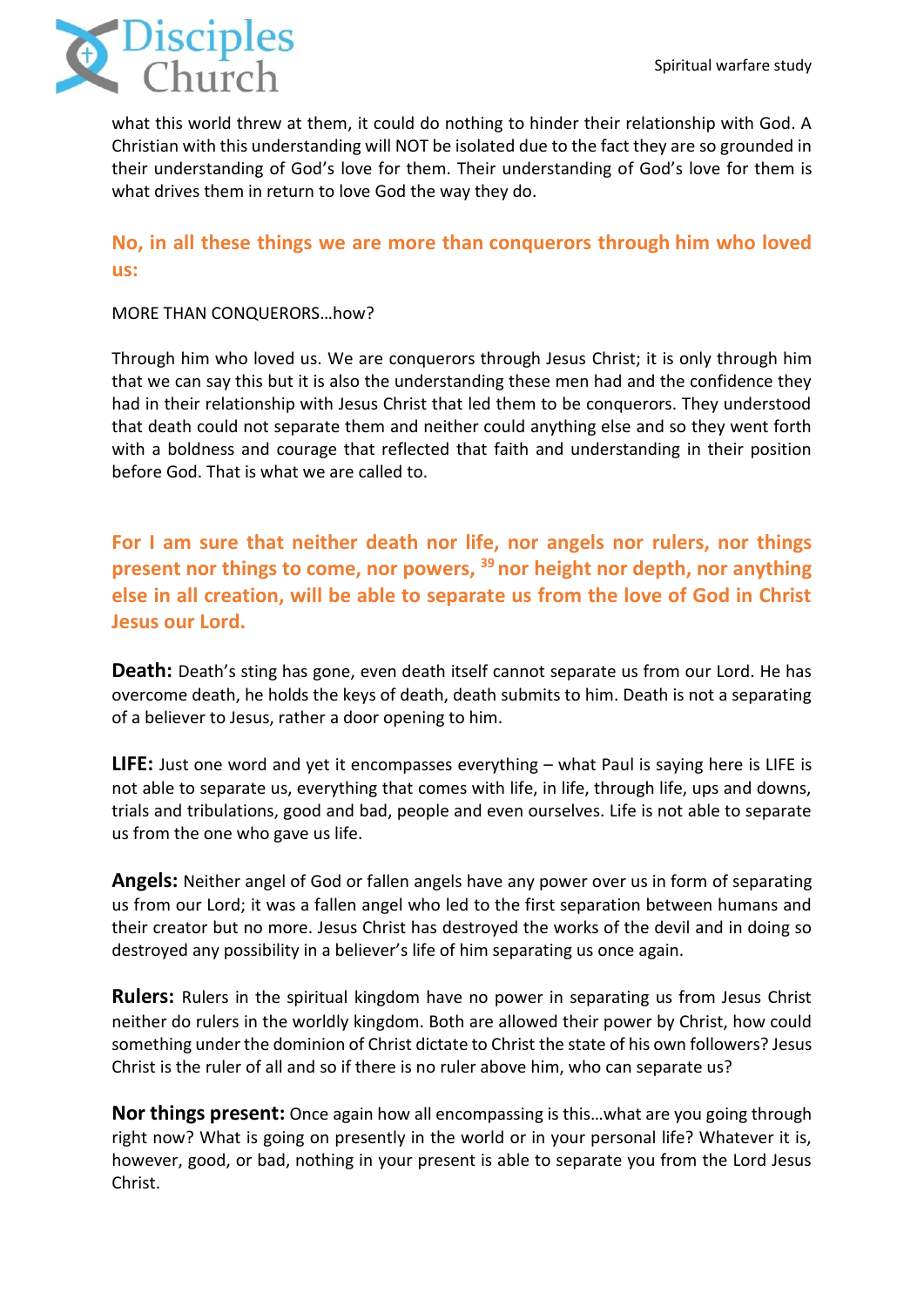

**Nor things to come:** The future is always uncertain and yet here Paul tells us regardless of what the future brings it will never be able to separate us from the love of Christ. We are eternally connected to him, it goes so much further than just our understanding of time - our connection to Christ from the day he set us free is an eternal one.

**Nor powers:** Spiritual / physical / worldly / natural – no power on earth both visible and invisible are able to separate us from Christ. An important fact to realise especially when broaching the subjects of spiritual warfare where the powers can seem so fierce and deadly; however, they can do nothing to break for good your bond with the Lord.

**Nor height nor depth:** Fly to the moon or dive down into the abyss of the ocean, reach the sun or make your way to the centre of the earth. In all places you will still be in Christ Jesus, and he will still be in and with you. No distance can separate us from him.

**Nor anything else in all creation:** Nothing which has ever been created can ever separate us from the love of Christ. Now let me take this further…WE ARE CREATED. People talk about losing salvation but how, if we are creation, are we able to separate ourselves from Christ? If we are in Jesus Christ, it is a done deal, neither we nor any other aspect of creation can separate us. However, it's not a question of losing our salvation, it's a question of ARE we actually saved?

**Will be able to separate us from the love of God in Christ Jesus our Lord:** Nothing can separate us from the love of God toward us made manifest through his son Jesus Christ. It is the relationship founded on the sacrifice and work of Jesus Christ orchestrated by God the Father that can never be broken. Why? It cannot be broken because salvation is not a work of man that can fail, instead it is a work of God in our lives. When has God failed? When has God broken a promise? God promises to see our sanctification completed and us glorified. If we are indeed his children, he will NOT break his promise. Why are we so confident? The same reason Caleb and Joshua were; they were not confident in themselves but instead in their God. I am confident in my salvation because it is not based in what I have done but instead what my God has done for me. The Gospel of Jesus Christ.

## **7. THE ENEMY DISARMED**

#### Colossians 2: 13-15

And you, who were dead in your trespasses and the uncircumcision of your flesh, God made alive together with him, having forgiven us all our trespasses, **<sup>14</sup>** by cancelling the record of debt that stood against us with its legal demands. This he set aside, nailing it to the cross. **<sup>15</sup>**He disarmed the rulers and authorities<sup>[\[b\]](https://www.biblegateway.com/passage/?search=Colossians+2&version=ESV#fen-ESV-29493b)</sup> and put them to open shame, by triumphing over them in him.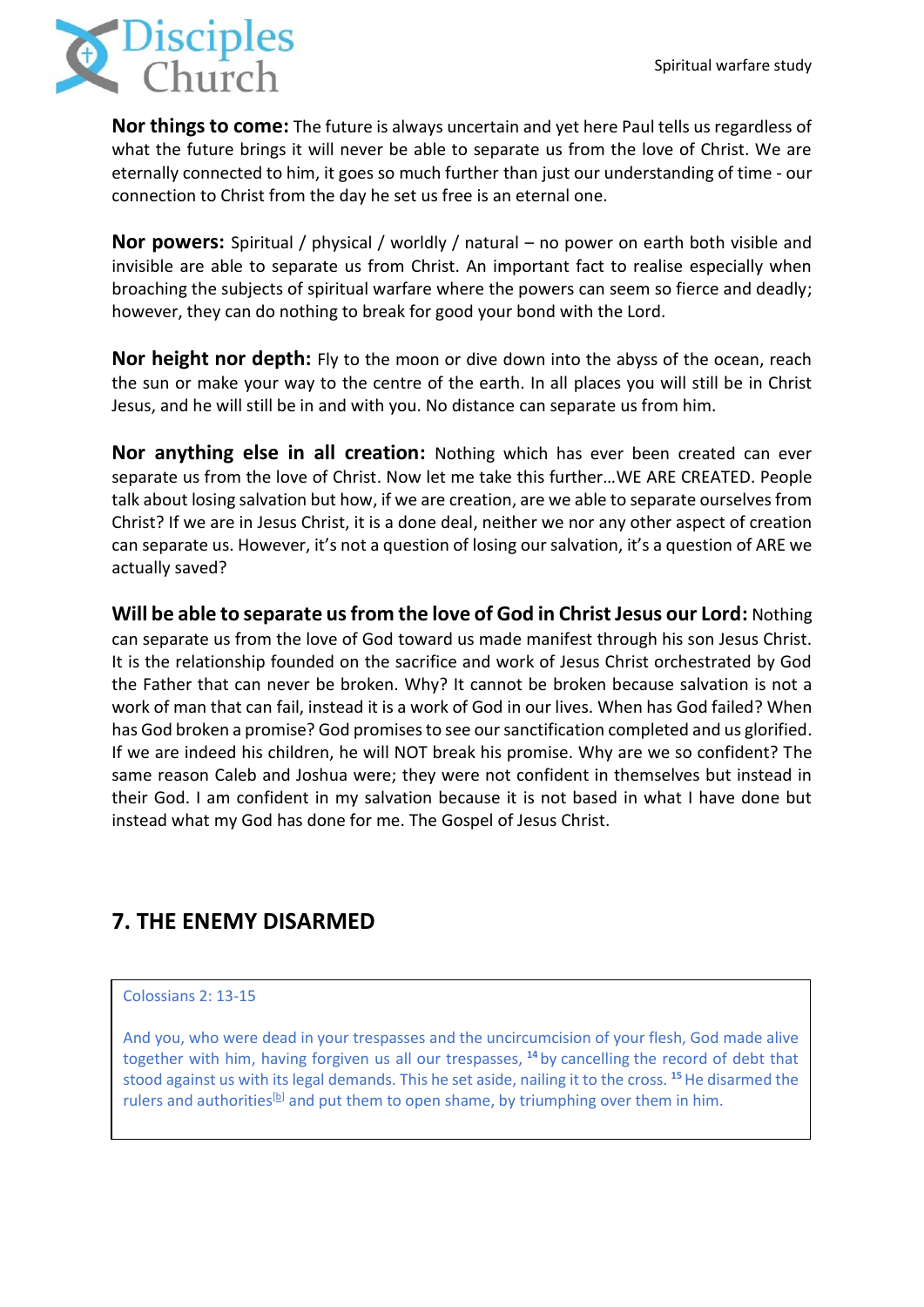

## **And you, who were dead in your trespasses and the uncircumcision of your flesh, God made alive together with him, having forgiven us all our trespasses:**

Here we see an approach to the work of Jesus Christ from a legal standpoint, we are seen many pictures of salvation but one of the clearest we can learn from is that of a court room. We see here how God has made us alive whereas we were before dead in our sins, completely under the yoke of sin and slavery. But through Christ, God has made a way for ALL of our trespasses to be forgiven and has give us a way to now be alive in Jesus.

## **By cancelling the record of debt that stood against us with its legal demands. This he set aside, nailing it to the cross.**

Like I mentioned earlier, one of the clearest ways to understand the work of Jesus Christ is by comparing it to that of a court room. The prosecutor or accuser, as the Bible calls him, is our enemy Satan - he comes to condemn and accuse the brethren of their sin and trespasses, to almost try and to force God's hands in destroying his own creation. The devil loves to accuse us and all of humanity, to keep us as slaves one day destined for destruction under the judgement of God.

But here we see another aspect to that court case – our defender, Jesus Christ. Jesus is the ultimate defender because when Satan comes against us with his court case of our sin and our past and even our current stumbling, Jesus has the ultimate defence. His defence is this: I have taken their sin upon myself. Jesus's ultimate defence of his people is that he has paid the price, there is no longer anything to judge regarding sin, no punishment to offer out as it has been taken by him. Jesus took our place in that court room and the full wrath of the law was handed down upon him in our place. Notice how it says he cancelled the record of debt. This means that not only does the prosecution in the court case now have an answer to their challenge but beyond that, Satan's whole case has now been thrown out. He no longer has a case to begin with because the record of wrongs has been cancelled, the case has been thrown out.

And what is even more interesting is that it says all of the LEGAL DEMANDS which come with that record of debt is also thrown out. What are the legal demands? Well this meansthe legal consequences. What are legal consequences? Well in a human way of thinking it would be prison, community service and even in some countries, it could be the death sentence. However, in the context here the 'legal demands' means judgment and hell. For those in Christ, those legal demands have been taken away along with the case itself as Christ paid the price for our sin, he took upon himself our legal crimes and washed us clean of them.

## **He disarmed the rulers and authorities and put them to open shame, by triumphing over them in him:**

In doing so the prosecutor of our lives, Satan, is left without a case, without an argument, he is embarrassed, leaving court with no further action to take because there is simply now nothing he can do. He can try and lie to the defendant and convince them that he still does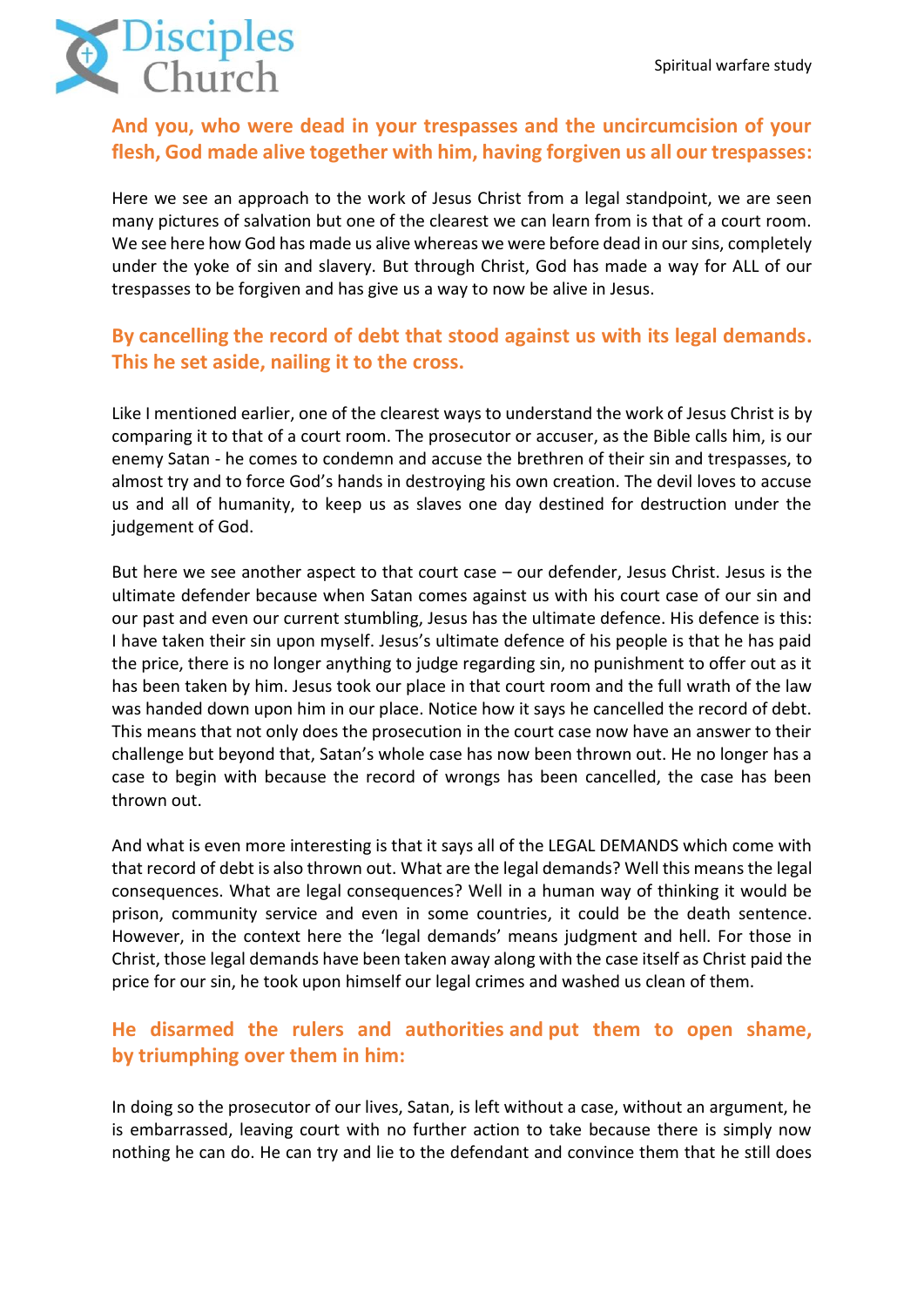

have a case but even that itself is deception, a lie. We are now innocent in Jesus Christ. Christ has disarmed the spiritual rulers and authorities in this world. How are they disarmed?

1. They can do nothing to affect our eternal salvation, we are hidden in Jesus Christ. Any and all accusation against us can now be nailed to the cross, the cross has taken it all. So when the enemy has his forces come against us with condemnation and accusation we are able to look to the cross and see that same condemnation and accusation hanging up there on that curses tree. They no longer can bring anything against us; their greatest weapon, the downfall of man through sin, has now been turned against them. Christ has made a way that the weapon of sin and death is no more danger to us than a feather or a soft pillow wielded by a toddler. It has no affect on us anymore.

2. The spiritual bondage is over – the weight of that case against our lives is over with, we no longer are burdened by our past or present or future, instead we are set free to focus on the things of above. We are enabled to live lives for Christ and no longer for flesh, bringing others into that same court room that Jesus may acquit them also.

3. Once we have been deemed innocent through Jesus Christ, we are then given eternal life, what can the devil and his forces do now? Sure, they can bring persecution, they can bring suffering, they can bring trials and tribulation but what else? How long will it last? 80 years? 60? 40? What is that to an eternity? When we go through these hard times, we are able to face these spiritual rulers with the knowledge that we are indeed saved and while the tormenting may be difficult, this is as bad as it gets. They can do nothing to take away our salvation or hinder our eternal life with Jesus Christ.

# **WHAT DOES ANY OF THIS HAVE TO DO WITH SPIRITUAL WARFARE?**

You may be thinking while reading this "what does this have to do with spiritual warfare?" We have just come from a study on demonology but now we seem to be veering quickly off track. So, what does this have to do with our spiritual warfare?

### The answer: **EVERYTHING.**

This is going to be the building blocks of our armour, of how we stand and fight. Without understanding these absolute fundamentals of victory in Jesus Christ, when we do face the powers of darkness in this world, we will quickly be overcome as the 10 spies of Israel were when they saw the giants. This information and understanding are no less important than me taking you though a step by step guide to casting out demons. Why? Because if you are not able to say YES AND AMEN to each and every point above that I have just made, then are you really equipped in your faith to deal with the forces of darkness? Are you able to stand when Satan comes if you are unsure or untrusting in any of your own personal victories in Christ?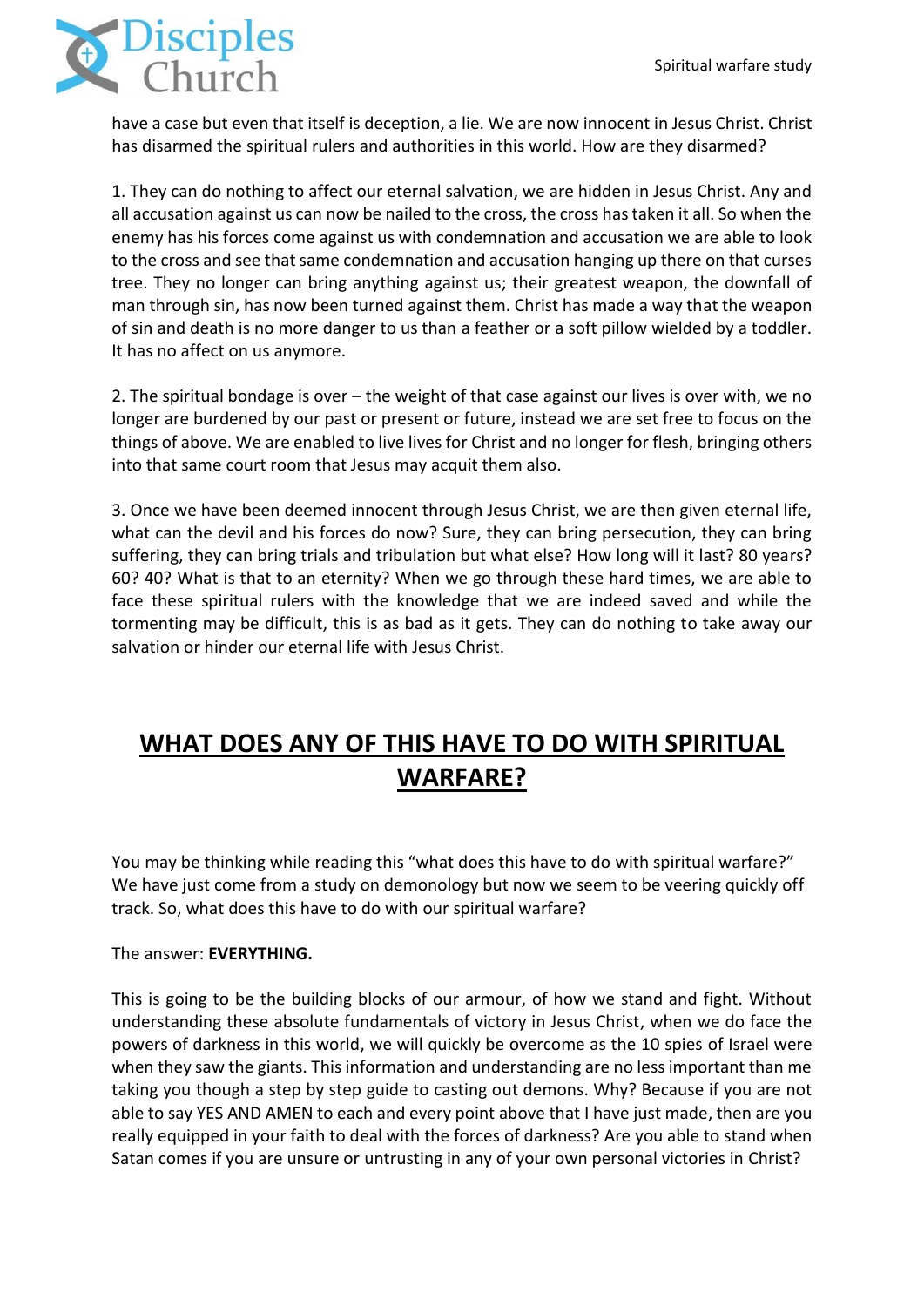

We MUST face the battle understanding one important fact – IT IS ALREADY WON. Any other approach is neither biblical nor correct. Now whilst the battle is very much real, and don't get me wrong, it requires effort and fight and courage, we must also realise (just like Caleb and Joshua did) that while we might have to pick up the swords and shields and fight and even that some may die, THE BATTLE IS ALREADY WON. Those people had been given into their hands and my desire for us to understand is that Jesus Christ on the cross is and was and will always be already victorious over the forces of darkness in OUR lives. That is why he was able to exclaim:

### **"IT IS FINISHED" –** (John 19:30).

We are combatting a defeated enemy, an enemy who when faced with the above victory can do nothing but flee before it. And the same stands for those forces that follow him. Now, while we will go into the more practical approaches to the individual weapons of attack and defence and how to use them, we must first learn about the victory already won so that we do not fall into the deception that there is still a chance for the "giants" in this world to win and also that the war and battle DOES NOT depend on us but rather on God.

# **HOW ARE WE CALLED TO FIGHT?**

Now there are a few descriptions placed upon believers by scripture in order to show how we are to engage with enemy spiritual forces in this world. We will now go through the list of descriptions given and work our way through them.

## **RESIST –**

#### James 4:7

Submit yourselves therefore to God. Resist the devil, and he will flee from you.

Firstly, I recommend you do what I have done before going into this explanation and go and read James chapter 4.

We see in the context that James is addressing a particular issue, the issues seem to surround division caused by pride, a desire to have what others have and a prideful exalting of themselves rather than a humble care for each other. Just before the verse we see James ask for humility among them and to not be proud. We then see him say what is written above.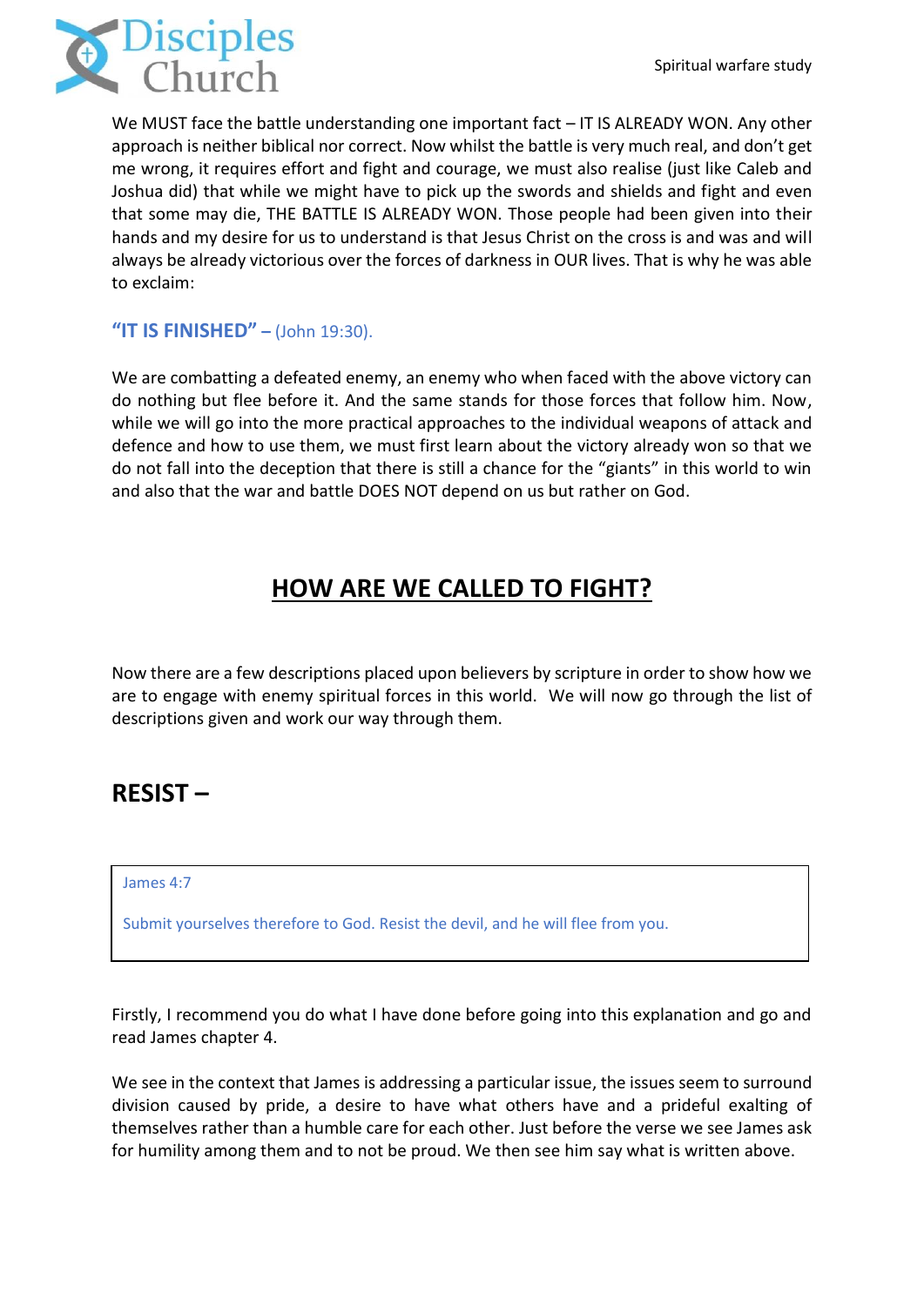

### **Submit yourselves therefore to God:**

Here we see the connection between the context of pride and humility, James starts by telling the believer to SUBMIT themselves to God. Now any sort of submission, whether to God or to man, requires one essential ingredient: humility. And so when someone submits themselves before God and before his commands, no matter how contrary they be to the person's desire, they are indeed exhibiting humility. The same can be said for one who under God's commands submits to church or government authorities, or within a household, wives to husbands and children to parents. Each requires a level of humility. True submission is not done out of a slavery or compulsion but rather out of a humble choice to place one above ourselves in authority. It is humility that God seeks in all of us and it is through that humility that we will see a big part of our RESISTING take place.

### **Resist the devil, and he will flee from you.**

It is not a coincidence that resisting the devil should be so closely connected with submitting ourselves before God. They go hand in hand; we are only able to resist the devil when we are drawing close to our God, when our eyes are set on him and nothing else. A Christian whose heart is focussed on the Lord is a Christian in whom the devil will not be able to find any foothold or weakness. Not because that Christian is so much stronger than his siblings in Christ, more so because the Lord is seemingly drawing closer to the one who draws closer to him.

It is also not a coincidence that the context of this chapter is all to do with pride and humility. It seems to me that the suggestion is the "resisting" element is the resistance of pride, which just so happens to be the original sin of Satan. Now while I do believe there are other aspects to resisting (temptation / sinful desire) I do also see in the context a parallel between a resisting of pride. A Christian submitting humbly before their God is going to be far more attuned to the word and voice of their Lord, after all "God resists the proud but gives grace to the humble" (James 4:6). A believer trapped in pride is going to be easy pickings for the enemy's forces as pride is one of their most foundational ingredients; however, it is the humble who submit to God in whom they will have the greatest difficulty leading away from their Lord.

There are of course other ways of resistance we are called to, resisting temptation is one of the main ones. A huge part of our spiritual warfare is not to do with others but instead to do with ourselves; after all, the bible tells us "abstain from the passions of your flesh that wage war with your soul" (1 Peter 2:11). A large part of our spiritual warfare is within our own selves. We have to resist every day our sinful desires and urges that our very own fallen flesh prompts us to act upon. The bible teaches that, unlike the unbeliever, we now have the ability to resist these temptations and overcome them, through the holy spirit. Although many a time we may fall short, there are many victories as well and we should most definitely not approach this particular area of spiritual warfare with a defeated mindset. After all, we should not look for deliverance in everyone else but ignore our own battles. We must engage on two fronts, the one inside of our very bodies and the one in the world around us.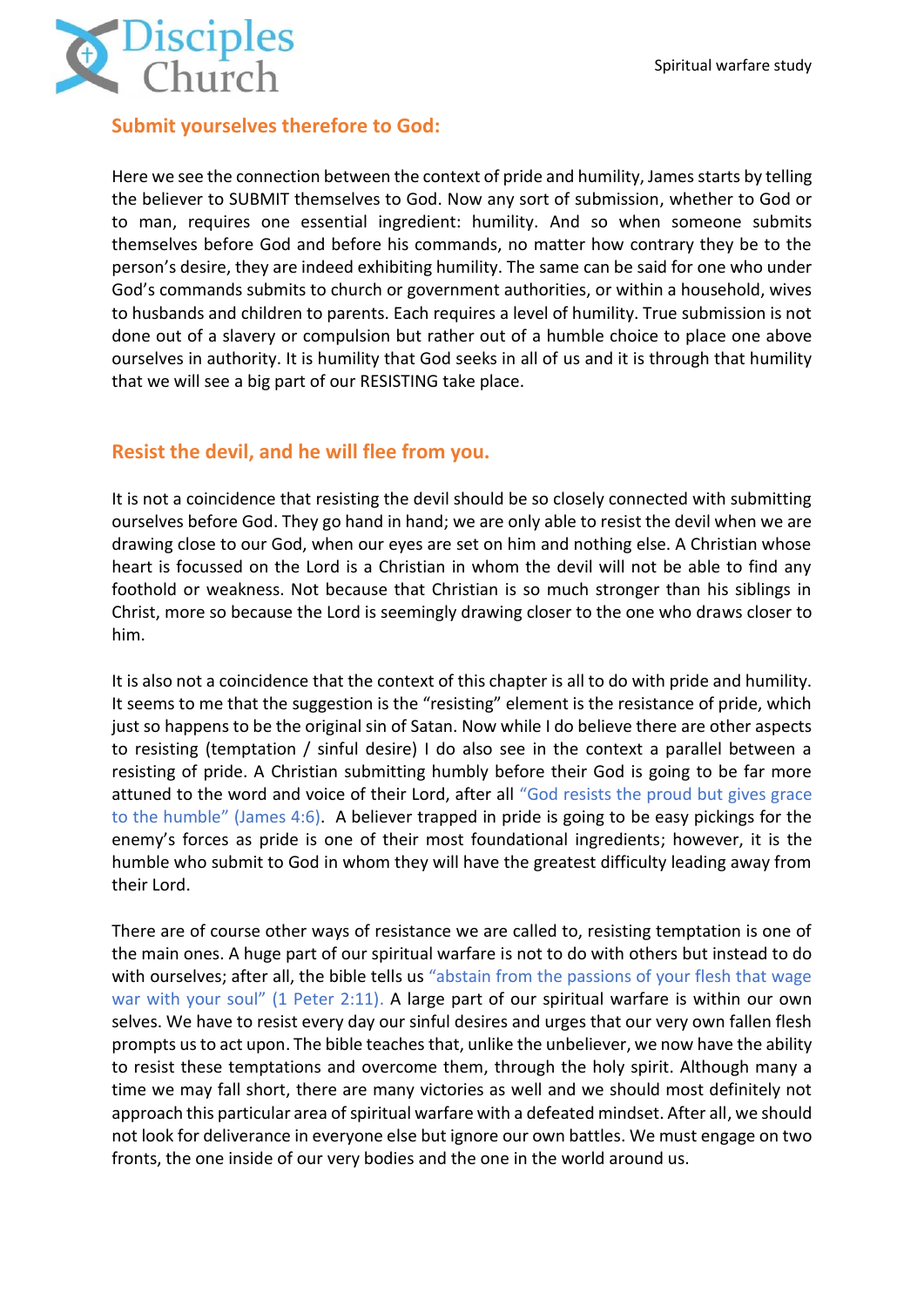

The bible teaches us regarding resisting sin that it is only possible through the holy spirit of God and in the life of one saved by Christ Jesus but for believers it does give us this solemn statement "No temptation has overtaken you that is not common to man. God is faithful, and he will not let you be tempted beyond your ability, but with the temptation he will also provide the way of escape, that you may be able to endure it." (1 Corinthians 10:13).

# **STAND –**

[Ephesians 6:11](https://www.biblegateway.com/passage/?search=Ephesians+6%3A11&version=ESV)

Put on the whole Armor of God that you may be able to stand against the schemes of the devil.

The word STAND here is an ACTION. There is a purposefulness to this, it is not just a lazy kind of standing up but instead a reactive, strong, immovable action. If you imagine a room of 500 people, all sitting down, everyone is doing the same thing, comfortable. The false teacher in the message says, "if anyone disagrees with me STAND". You have a choice. Stay seated and avoid embarrassment, persecution, being the only one, ridicule OR STAND. Despite it being scary, despite it putting you on the spot, you STAND for what is right and what you know is true. It is in your love for the truth found In Christ and your faith that you stand. The reason for that example is because many believe that this is a passive command. It is not. It's an action. God will call you many times to STAND and it will require some sort of action from you to do so. Below we will take a look at what those actions look like in our day to day lives.

Although similar to the word "resist" there are some differences; it is in those differences that we find the importance of what we are to "stand" against and for.

**AGAINST:** Schemes of the devil.

So, the question is, what are the schemes of the devil? To know what we stand against we must also know what his schemes are. The difficulty we have is there are so many. The list seems exhaustible. However, I believe we can make a list based from Satan's schemes we see in the bible.

➢ **Temptation** (1 Thessalonians 3:5 / 1 Corinthians 7:5 / Luke 4:2).

It is against temptation that we have to stand; we are told in the bible that our enemy is a "crafty" enemy and will use all sorts of wicked and subtle ways to try and bring us into sin. The devil knows that sin is the great divider between God and his people and as we have seen time and time again, Satan loves nothing more than to divide and conquer. It is through temptation and sin that he does this in our walk with the Lord. Now, while we do not believe in a spirit filled Christian losing their salvation, we do believe the Christian can stumble and falter in their walk. Even bridging a distance and a gap between themselves and God which can only be solved through the cleansing blood of Christ given through repentance. We are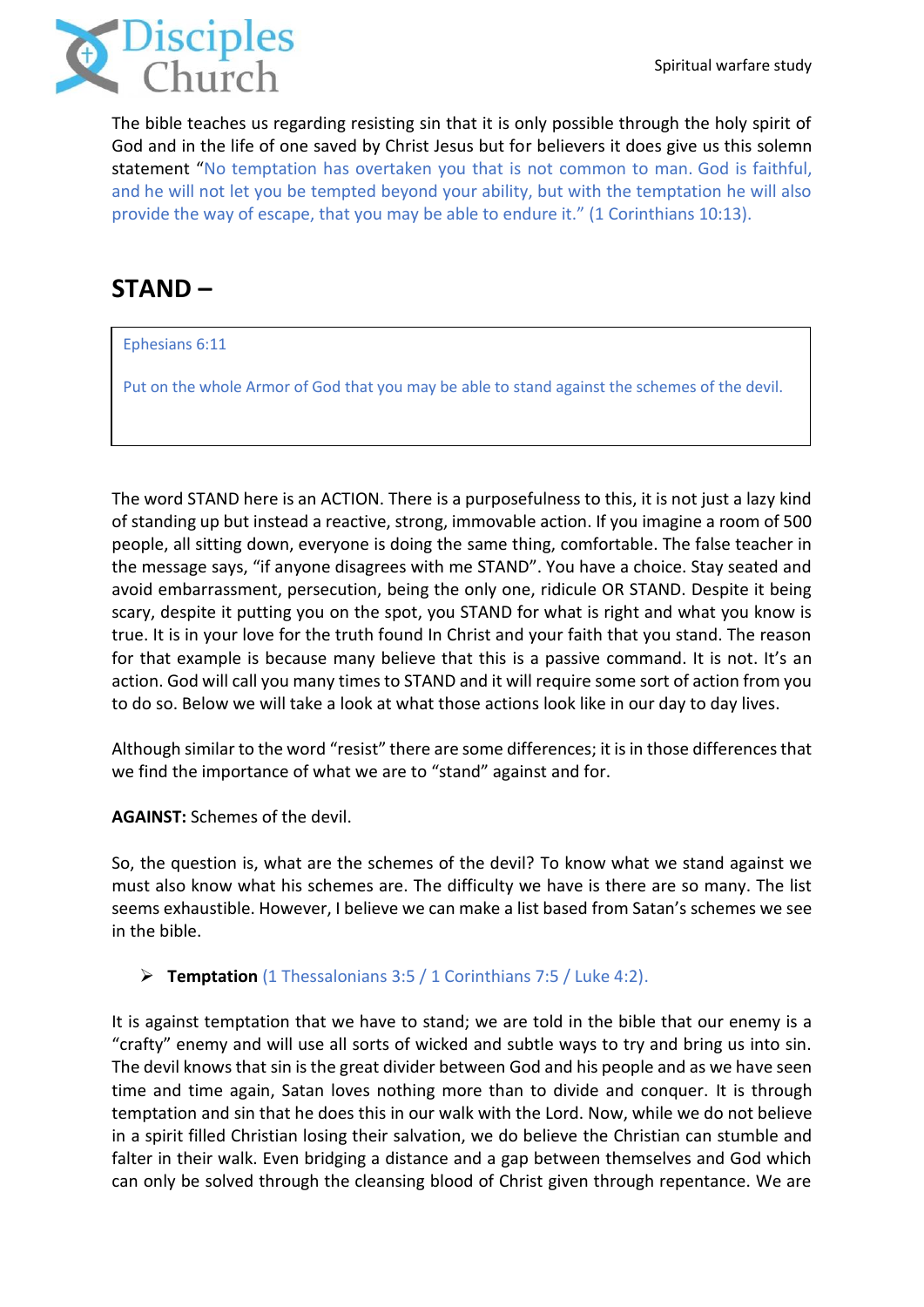

to stand against all temptation in the same way Christ did – by the word of God, speaking it out. We will learn in much more depth how to do this in session 5.

### ➢ **Deception / heresy** (2 Corinthians 11:14 / 2nd Corinthians 11:3 / Galatians 1:8-9).

The devil has hidden a needle in a needlestack. There is only one gospel and one Lord and yet the enemy is a counterfeit and a creator of counterfeits. It is our job to STAND against these lies and deceptions. It is not enough to simply ignore them nor is it enough to cower under them, no matter the world's momentum behind them. We have to STAND. Say it for what it is and expose it by the light of scripture. It is through the light of the word of God that we are able to "tear down every lofty opinion" which rises against the true Gospel of Jesus Christ. It is only through standing against these false teachings and heresies, which are bought on by deception from the devil, that anyone is ever able to see what is true and repent from following what is false.

This stand action will require confrontation; although the word stand suggests a standing still, it does also suggest a "standing against something". That means as things move toward us or by us, we will need to stand against whatever that is. A picture the bible paints is one of a wave or a river and we are having to stand against that river of sin, temptation, deception and heresy. We don't move against it so much as we do stick to our ground refusing to be moved. And so it will require us being put on the spot sometimes. Imagine, the whole world is flowing down that river and when they come up against you standing in the truth, the whole world will try to force you downstream, whether through intimidation, persecution, bribe, gentle coercion and even the false sense of love and acceptance. In session 5 we will take a deeper look at the armour that we wear that helps us to STAND.

### ➢ **Spiritual oppression:** (1 John 4:4 / Mathew 15:22 / Acts 14:22).

Now to start I would like to explain that this is NOT spiritual possession. Spiritual possession is internal; however, what we are looking at here is external from us. We see in Ephesians 6 how the enemy "fires fiery darts" at us. Notice how he fires them "at us" from a distance, from the outside, not the inside. Now much of the time he will fire it at our mind as the mind has long been the battleground that we fight in. However, a big part of our defence is first understanding that so much of spiritual warfare is EXTERNAL to us. I say this for this reason, many Christians will condemn themselves for the thoughts which pop into their heads, temptations, evil and violent thoughts, overtly sexual thoughts etc. And we think to ourselves "why am I thinking that?" or "where did that come from" and we make the conclusion that it is just us being sinful. However, may I suggest, that while yes our flesh can bring about sinful desires, many of these thoughts that randomly pop into our minds are in fact being fired at us from the OUTSIDE.

You see, our enemies would love for us to ignore the fact that they are indeed the ones firing them at us because when we do, we are defenceless against them. However, when we acknowledge the spiritual attack of temptation and random sinful thoughts, we are far more equipped to then combat them. Understanding something external from me is trying to lead me astray. It almost fills you with an unrighteous anger. The same can be said for when out of nowhere we start to feel fearful, anxious, depressed, angry etc. Now we do have to be SO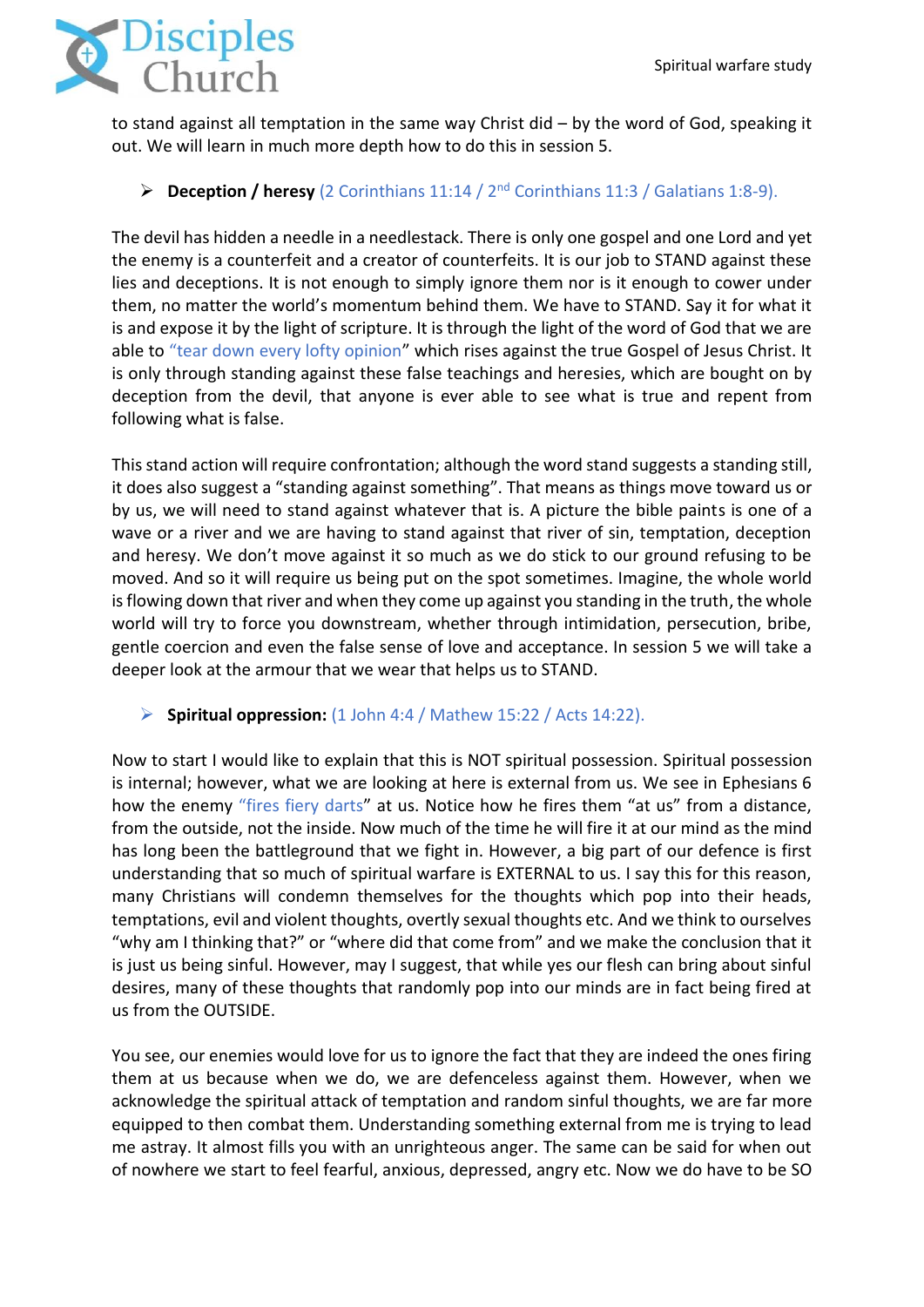

careful because I have witnessed many Christians simply blame their own sin and their own flesh on outward oppression. But I have also witnessed Christians condemn themselves continually and never acknowledge the possibility that they are feeling anxious or depressed because of something external from themselves. It is often a mix of the two aspects but when these things do happen, we must remember to be spiritually minded, we must remember to always have the perspective that the Lord had while on earth…He saw behind the curtain at what was lurking in the spiritual realm. Oppression can come in many forms but it is always with the aim of hindering the work of God, distancing the Christian from their Father in heaven, breaking down defences and spiritual strength and altogether tormenting the one whom they are oppressing. From what I see, one of the first "oppressive" symptoms is actually a leading away from prayer and our bible reading. The enemy takes away our armour and then attacks.

There are other aspects of STANDING AGAINST which we could add to this list but to be honest I think we will cover most of the ones not mentioned here as we continue with our descriptions of how we are to fight below:

## **WRESTLE –**

#### [Ephesians 6:12](https://www.biblegateway.com/passage/?search=Ephesians+6%3A12&version=ESV)

For we do not wrestle against flesh and blood, but against the rulers, against the authorities, against the cosmic powers over this present darkness, against the spiritual forces of evil in the heavenly places.

Wrestling, above all combat sports, is by far the most exhausting and cardio filled; it requires extreme fitness, strength and endurance and a lot of mental durability. It is one of the hardest sports to master and one of the easiest to lose in. There are so many components to wrestling that it takes someone years to be a top-level wrestler and for most professionals they have been doing it since they were children. Now all of that relates to the physical aspects; however, I do not think it is any less difficult spiritually as it requires the same determination, endurance, and hard work THROUGH and IN our Lord Jesus Christ. Spiritual wrestling is exhausting and as we grow in Christ our endurance grows with us and we are able to wrestle at a better and higher level.

#### **we do not wrestle against flesh and blood:**

Paul introduces us first, not by telling us what we wrestle against but instead, starting us off with what we DON'T wrestle against. Flesh and blood we can safely assume is ALL flesh and blood. This means we do not wrestle against any human beings. This may be difficult to understand due to how many evil deeds we see done by humans but the idea here is that we are to wrestle with the spiritual forces behind them, through them and using them and not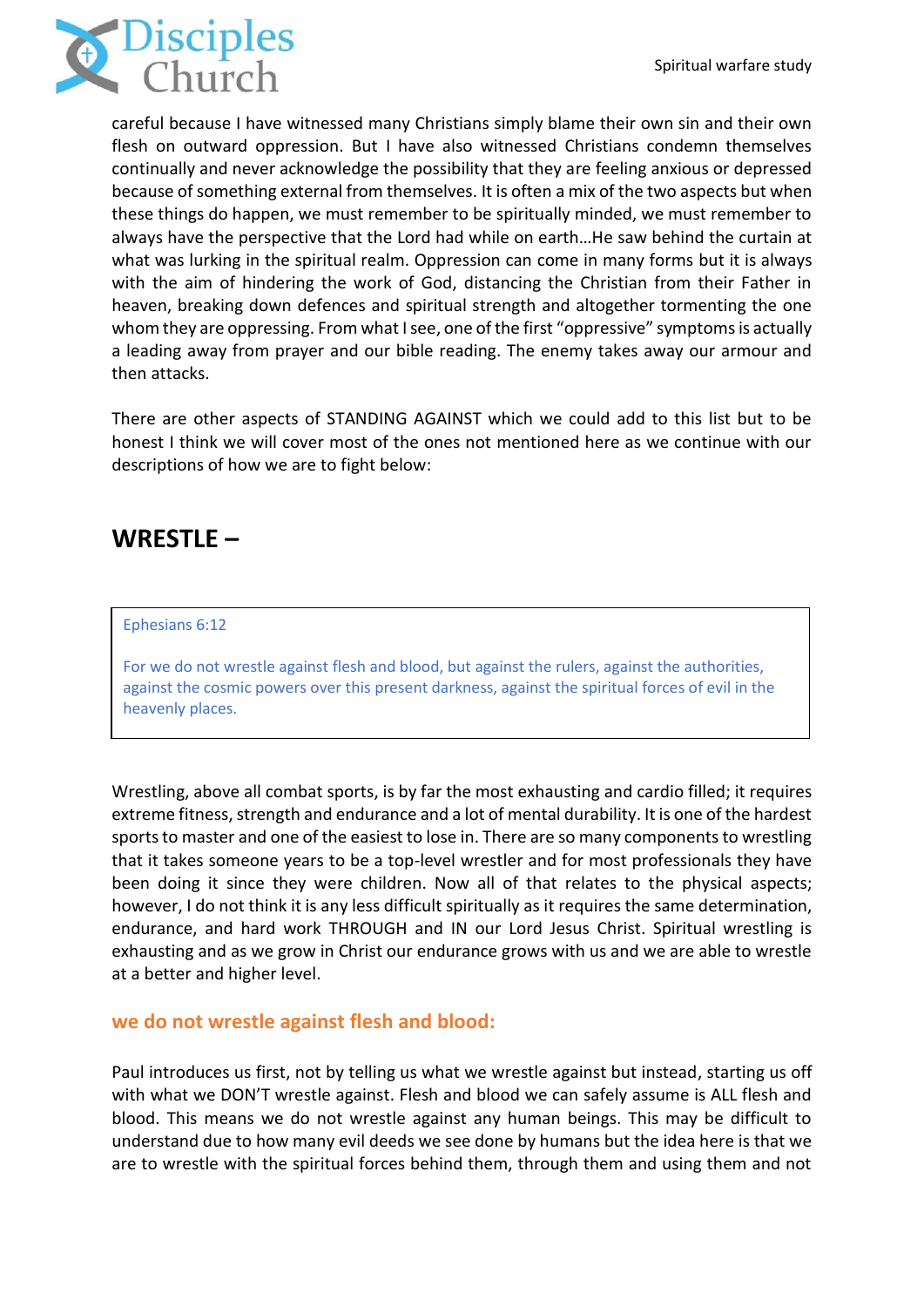

the humans themselves. That isn't to say they are not responsible for their sin; however, the bible teaches that those in the world will be judged by God, not us. And so, in the meantime, it is our job to keep spiritually minded and wrestle with the spiritual darkness in this world.

## **but against the rulers, against the authorities, against the cosmic powers over this present darkness, against the spiritual forces of evil in the heavenly places:**

Although it is my conjecture, I do see here a hierarchy of power within the kingdom of darkness. For example, from my own opinion I would see it as written below:

**RULERS:** Satan and his chiefs. Like the fallen angel we see in Daniel 10 (prince of Persia). In control of entire empires and more than one country. Creating one world orders and putting in place empire-like movements in the world.

**Authorities:** These I would say are the next tier down; unlike the prince of Persia in Daniel 10 these would be the "kings of Persia" described by the angel in Daniel 10. These are in control of single nations or areas - England / America / Russia etc.

**Cosmic powers:** These powers are in control of communities, cities and towns. Strongholds placed within nations which lead occult practices, witchcraft and make their way into communities, bringing with them destruction and death etc.

**Spiritual forces:** Lastly, I would say these are the ground forces of Satan; demonic forces which focus much more on individual possession and oppression. These would be the demons that session 3 (part 2) mainly focused on.

Notice how with each group they are described in the PLURAL. There is more than one of each of these beings. Now Paul here tells us we are to wrestle with these forces, whether on the main stage of ministry and on a national / global platform OR in our individual lives, in our smaller communities and families. The basic notion is this, regardless of wherever God has placed you, whether to wrestle on a global stage against the rulers or whether to wrestle in your homes against those more individual attacks, we are still called to wrestle against all and every spiritual enemy we have. So, what does this look like? Well to be honest, with each stage of hierarchy there are different tactics of wrestling we use. It's a different match for a different level of enemy. However, one thing is for sure, we do so through our Lord Jesus Christ.

In our own strength, wrestling wouldn't even be possible, it would not even be a match. However, with the strength of Christ, we are indeed able to wrestle with these beings through the power of our testimony, the holy scriptures, our communion and connection with God in prayer and a faithful mission to see the kingdom of God advance. Now for this session, the idea is to highlight the ways in which we are called to fight. The actual weapons we use to do that fighting will be studied in depth in session 5. For now, we must first understand why these descriptions are given and what they mean for the daily spiritual battles we face and wresting among all of the descriptions given brings about the most amount of work and requires the most endurance. It is gruelling and time consuming, hard and never ending and yet we wrestle on refusing to submit or surrender to the enemy.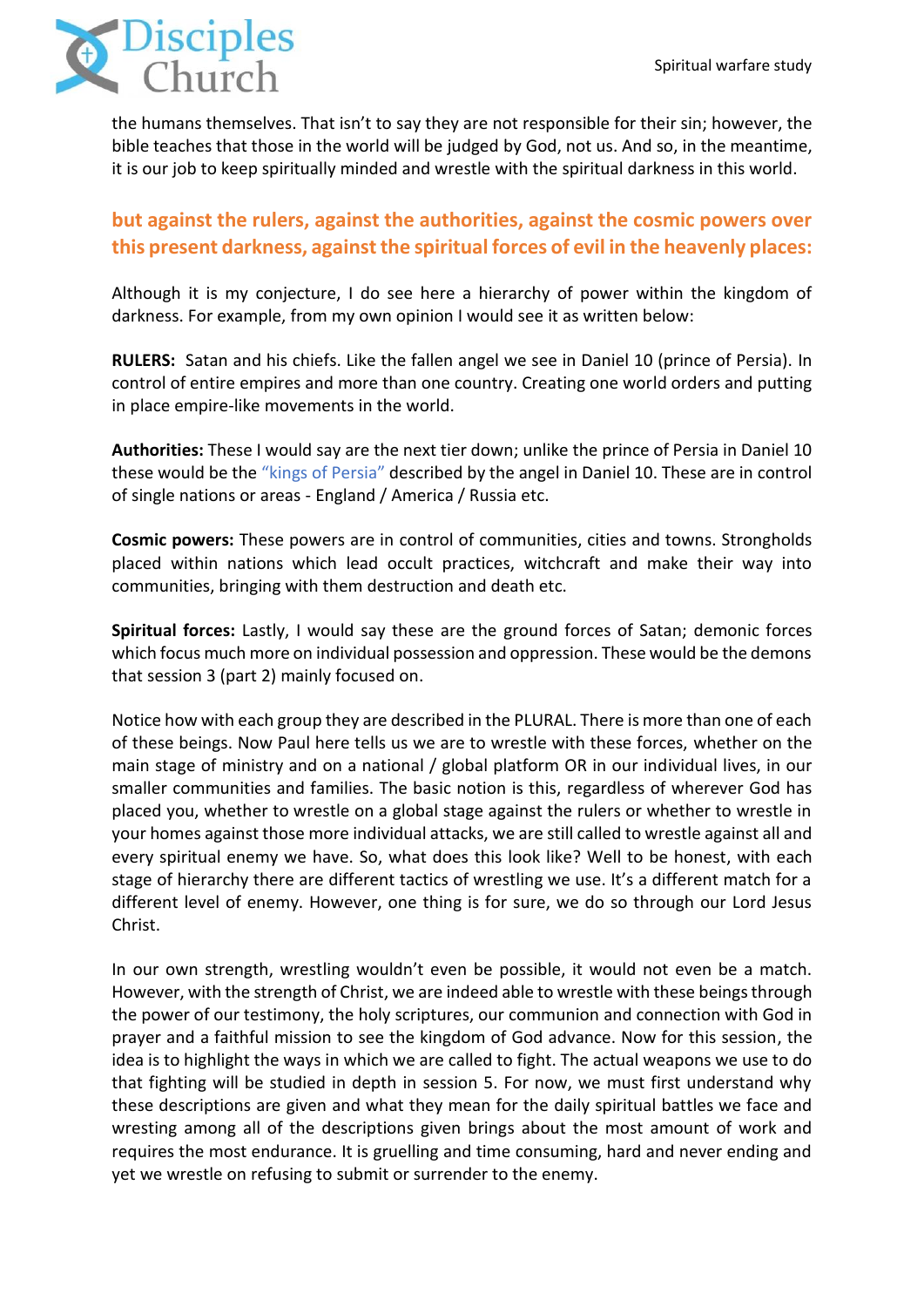

# **DESTROY STRONGHOLDS –**

#### 2<sup>nd</sup> Corinthians 10: 3-5

For the weapons of our warfare are not of the flesh but have divine power to destroy strongholds.

### **For the weapons of our warfare are not of the flesh:**

Now this description of our weapons tells us two things: firstly, human weapons are useless in this battle…our fists, guns, swords and bombs will not be able to even make a dent in the kingdom of darkness. No number of human forces could do anything to destroy any stronghold of the enemy and no amount of firepower could stop it from advancing. Secondly, what this tells us is that any sort of human teaching which talks about overcoming or defeating the weapons of the enemy are actually deception in themselves. Self help is not going to help. These strongholds are not defeated by any sort of human effort but instead through the spiritual weapons of warfare we are to wield.

### **but have divine power to destroy strongholds:**

The word used here is "destroy" – there is no remnant of them. They are destroyed, these strongholds are obliterated through these divine weapons we are given. So first of all let's take a look at what strongholds are:

**Global stronghold:** the Bible says "We know that we are from God, and the whole world lies in the power of the evil one." (James 5: 19). And so, there is a global stronghold, the earth. It is a stronghold of the enemy. One which won't be destroyed until Christ comes and destroys the enemy himself along with creating a new heaven and a new earth. However, we are able to still make advances in this global stronghold on a smaller scale with collective victories across the world. We have to remember, in our battles we are not looking to earthly territory, instead our kingdom is made up of people, no land, or borders. Souls won for Christ. So, while the earth is in the enemy's grip, it is not the earth we want to be saved for that will be destroyed and made again; rather, it is the people on the earth.

**National strongholds:** the Bible says "the devil took him to a very high mountain and showed him all the kingdoms of the world and their glory. And he said to him, "All these I will give you, if you will fall down and worship me." (Mathew 4: 8-9). Now some would say the devil is bluffing here; however, I do not think that whatsoever. A temptation that is a bluff has very little power, for this temptation to be legit the devil would have actually had the power to give over these kingdoms. And so we see here the different kingdoms of the world are also under the control of the evil one. We see a national stronghold here within the kingdom of darkness. In fact, I would go as far as to say that every nation apart from ONE has a demonic ruler over it. The nation that doesn't as you might have guessed is ISRAEL which has instead the Archangel Michael over it, appointed by God, as we are told in Daniel chapter 12.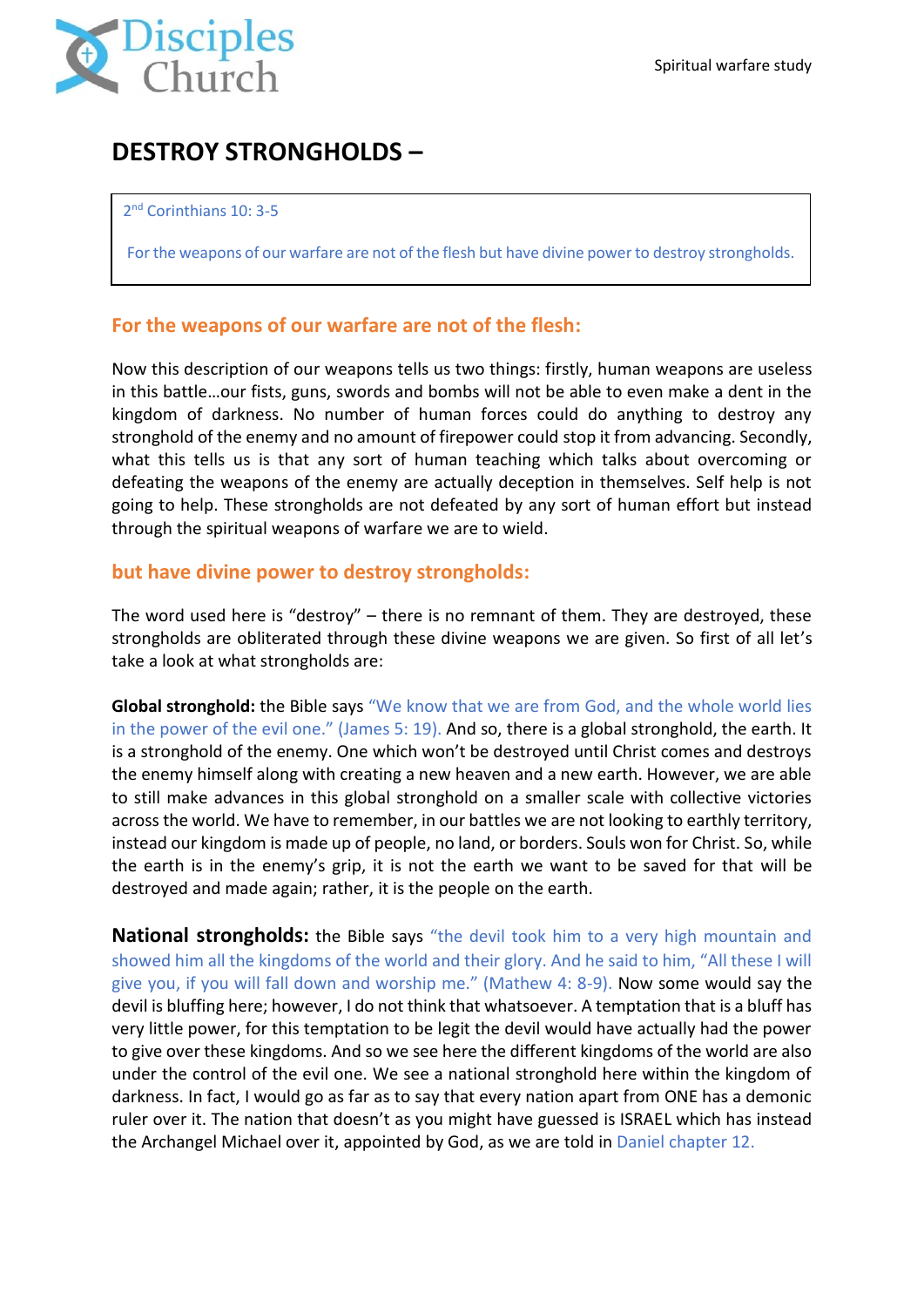

**Local strongholds:** these are more specific strongholds which are situated in communities, large strongholds in cities, towns and smaller ones in villages and communities. These strongholds can have been there for many years. A biblical example of a more zoned in local stronghold is mentioned in the book of Revelation when it says, "I know where you dwell, where Satan's throne is." (Revelation 2:13). Here we see when Christ is addressing the church in Pergamum that he refers to the church being located where Satan's throne is and on top of that actually suggests that he understands how difficult it is being there. This implies that because of the location of that church there was a higher level of spiritual warfare due to the fact Satan's throne was on their doorstep. So, from this it is safe to assume that this particular stronghold was a literal area which had a different level of demonic activity than others.

**Family strongholds:** a much-disputed topic is the one of generational chains and curses. However, strongholds don't always correlate to this type of bondage. For example, a stronghold may be sinful tendencies in a household, learnt behaviour and patterns of sin which are handed down via the generations. Not necessarily spiritually but instead simply through cyclical repetition of the same stronghold such as divorce or addiction. We often do tend to over-spiritualise these things when actually a lot of these can be attributed to learnt behaviours and nurture rather than a curse or a chain from birth. However, even with learnt behaviour and nurture there is always a spiritual element. For example, a demonic force that tempted and led a parent astray may desire to do the same with the child - it's not that the sin of the parent is passed down, simply that the enemy wants to destroy generations of people. There can also be curses which have been spoken over families, for example, a witch may curse a parent and their child. The curse now needs to be broken by the power of deliverance by Jesus Christ through one of his ambassadors / followers. Curses are very real and can be used effectively against other people. Although it is debated whether a person mixed in with the satanic is able to curse a Christian, this I would disagree with. I do not believe a Christian can be cursed.

We then have the topic of generational curses and chains, now once again we have to be careful, much of this teaching is about a person having sinned and the curse of that sin being handed down. But this is in contradiction to many of the bible's teachings for example, "The soul who sins shall die. The son shall not suffer for the iniquity of the father, nor the father suffer for the iniquity of the son. The righteousness of the righteous shall be upon himself, and the wickedness of the wicked shall be upon himself." (Ezekiel 18:20). And "Jesus answered, "It was not that this man sinned, or his parents, but that the works of God might be displayed in him." (John 9:3). Now this does not mean that a child cannot suffer because of the sins of their parents, for example, a parent has an addiction to drugs, the child grows up in that environment, the child will suffer in a way of having to live through it, witness the sin, be surrounded by the sin and potentially a high chance of being influenced themselves by the sin. It is not a curse over the child but instead the affects of that sin are felt by not just the one engaged in the drugs but the child in the household as well.

**Individual strongholds:** Now this really can be a wide-reaching type of stronghold, from depression to anxiety to addiction all the way to demonic possession and demonic forces controlling the mind and actions of the person. And while I do believe that the believer is immune to some of these (possession) there are still strongholds that can exist even in the believer's life.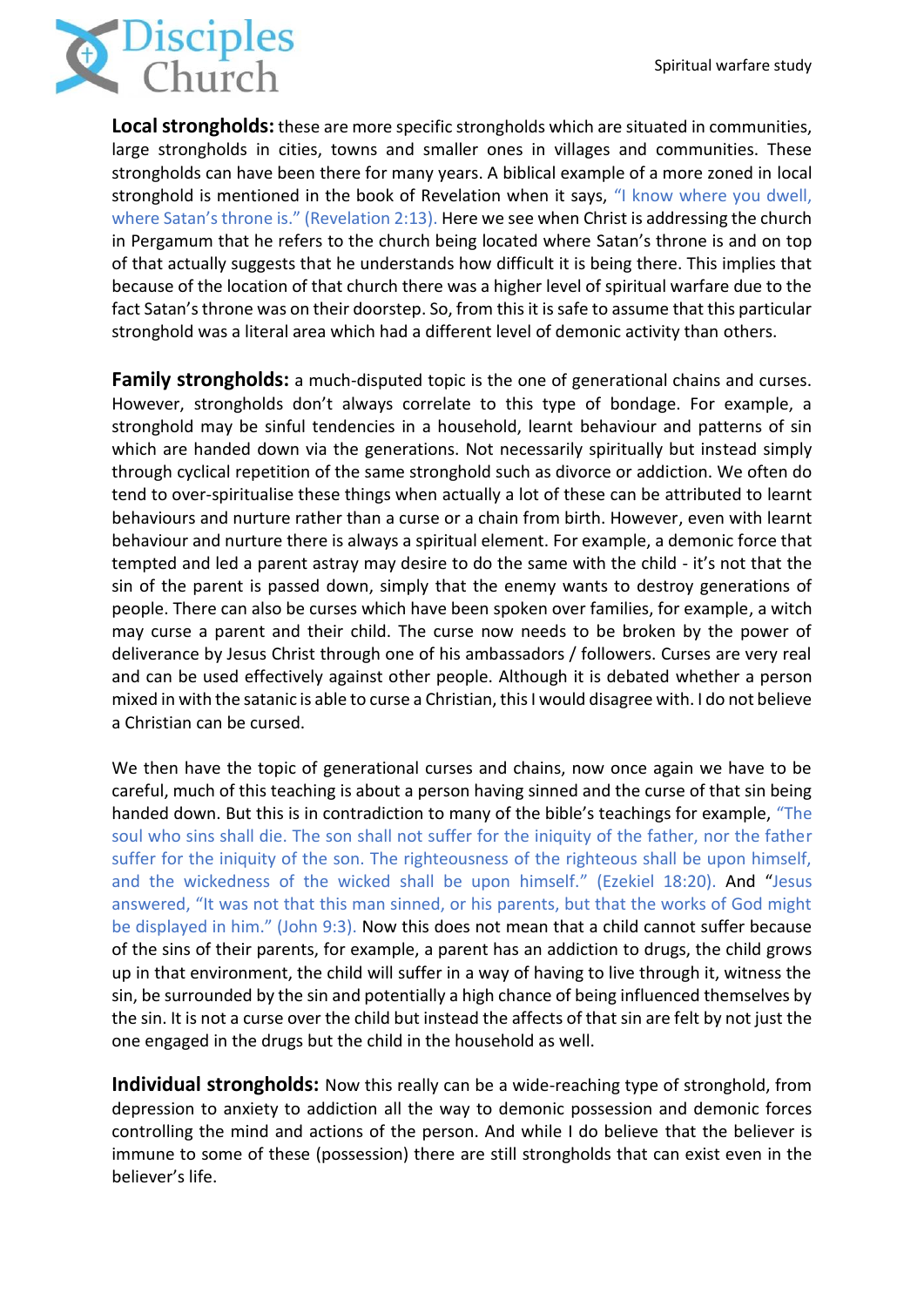

Below are some examples of strongholds in people's lives:

- ➢ Fear
- ➢ Depression
- ➢ Anxiety
- ➢ Anger
- ➢ Lust
- $\triangleright$  Addiction of any kind
- $\triangleright$  A particular sinful tendency that creates a pattern of behaviour
- ➢ Pride
- ➢ Demonic possession
- ➢ Occult worship
- $\triangleright$  Idol worship

There are many more I am sure and even within each of these descriptions there is a broad range of different issues. The Bible tells us that Christ wants to DETROY these strongholds not just in others' lives but in our lives too. The process of sanctification is one of God taking apart the different strongholds in our lives and reshaping us into the image of his son, Jesus Christ. We must be careful to "remove the log from our own eye before we remove the stick from our brothers" in this area. We all have baggage from our old lives and our natural flesh which Jesus Christ wants to destroy and give us victory in but it will take prayer, devotion, time and the power of the holy spirit. The issue arises when we take a "sit back" kind of attitude and simply accept the areas of our lives that are not acceptable.

These strongholds can be destroyed through God's sanctifying spirit, through prayer, the scriptures and through a faithful desire to change and become more Christ-like. The more we open ourselves up to God and make ourselves available for his work to be done, the greater the victory of Christ in our lives. This also applies to bringing people to the faith from the outside. We wish to see all people set free from strongholds in their lives and this means that we need to also be praying and working through God's word toward their lives as well. The weapons of our warfare are far superior to that of any other weapon. Prayer, fasting, biblical reading, memorising of scripture, stepping in faith, deliverance ministry etc.

# **DESTROY ARGUMENTS AND LOFTY OPINIONS –**

### 2 ND Corinthians 10:5

We destroy arguments and every lofty opinion raised against the knowledge of God.

Following from the breaking down of strongholds we also see here a combative destroying of all and any arguments raised against that of the truth. Now in essence, even when it doesn't always feel like it, there is no argument made by man that can stand against the truth of the Bible. How can lies stand against truth? And yet so many seem to be battered down in their apologetics (defending of the faith) when confronted with knowledgeable atheists, other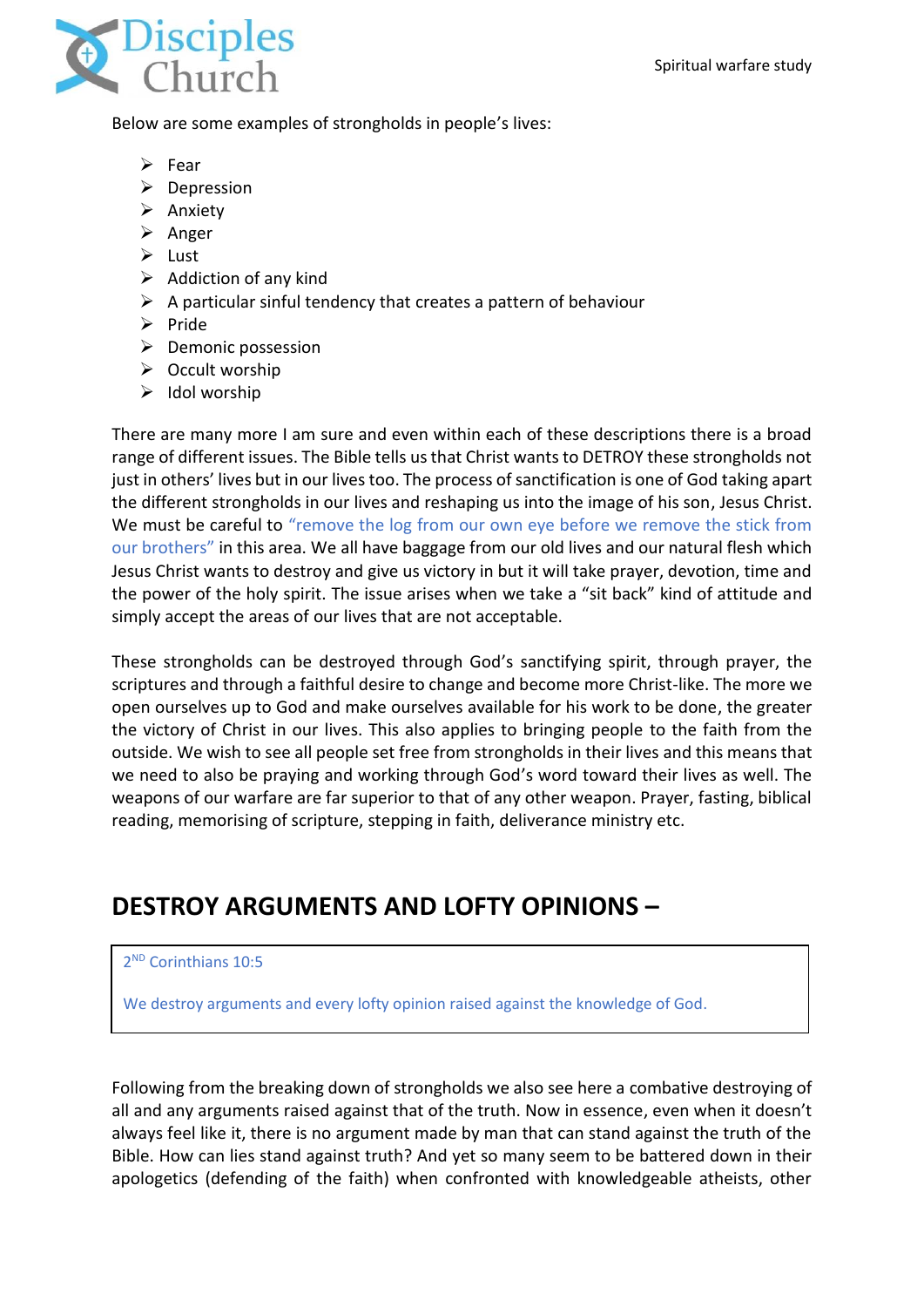

religions or scientific arguments. This is for one simple reason, it is not due to the inefficiency of scripture but instead due to a lack of faith in the scriptures themselves.

Here is what I mean. Many may try and destroy arguments and lofty opinions using the very same weapon back, they may try to argue through history or science or experience but all the time neglecting to use the ultimate weapons God has given us. Scripture! The reason for this is because they seem to think "scripture isn't enough" or when truly facing the hard fact their faith in the scriptures and them being the very word of God is not as deep as the believer would like. And so, they tackle worldly arguments in a worldly way, which will ultimately lead to defeat. But when the word of God in our lives is absolute truth and we believe that we are able with confidence and conviction to stand against all and any argument simply by using the Bible. It Is the sword we are called to use, within the Bible there is self sufficient power to destroy all strongholds and arguments. Apologetics isn't about being the smartest person in the room, its trusting and believing that scripture is victorious over all opinions and worldly truths.

The Bible is the knowledge of God and so when opinions and arguments are made against the knowledge of God what better source to use other than……. the knowledge of God. In the pages of the Bible there are secrets that men to this day have not discovered, how then can we even suggest that a man's knowledge could compete with God. And so, I would much rather depend on Gods knowledge of life, history, philosophy, morality, justice, love, and creation than try to, in my own strength, reason out of my human ability. I will fail every time. However within the Bible is the power unto salvation, the power unto destroying strongholds and the power to tear down all false lies spewed by the enemy. We only have to place our trust in the scriptures. However, it does raise a good point.

How well do you know your Bible? If the Bible is a sword, how well practised are you? Can you barely lift it? Or do you know how to handle it well? Is it a familiar feeling to have the sword in your hand wielding it or is it strange, unstable, unbalanced and not normal? We do have a part to play in this battle and it's called TRAINING. Biblical training. I want to be a good swordsman, a master swordsman if possible. But that will take time, dedication, devotion, endurance, commitment, spiritual training, mental training, love for the word, trust in the word, faith in the word. All of these are crucial to our "swordman" abilities. Don't be surprised if when faced with lofty arguments and opinions that you find yourself unable to defend the faith if your devotion to Gods word is subpar. How can you wield a sword you have never picked up before? It is of course the Holy spirit who helps us wield that sword and yet it is also the same Holy who reminds us constantly to be in the word of God in building our understanding and wisdom of scripture.

# **TO CONQUER –**

#### **[1 Corinthians 4:20](https://www.biblegateway.com/passage/?search=1+Corinthians+4%3A20&version=ESV)**

For the kingdom of God does not consist in talk but in power.

#### **Mathew 11:12**

From the days of John the Baptist until now the kingdom of heaven has suffered violence, and the violent take it by force.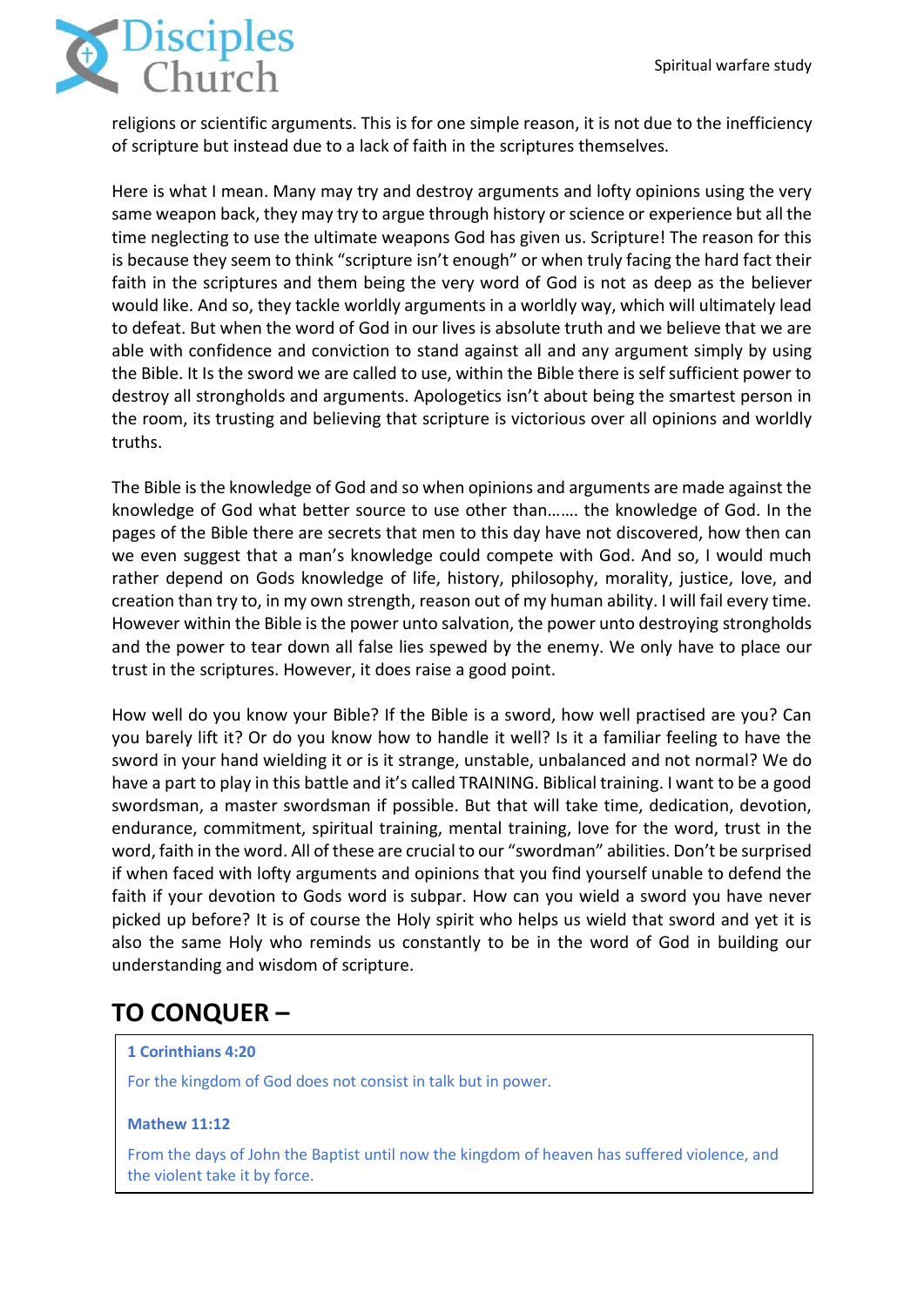

We are called to be conquerors; in the book of Revelation chapter 2 and 3 we see 7 encouragements for the believers at the end of each letter, each encouragement revolves around one aspect. Being CONQUERORS. I would encourage you to take a look. Now the world would view conquering as world domination or taking over countries and creating empires, however, for us the world we are called to conquer is the spiritual one. As the Lord said when addressing Pilate "My kingdom is not of this world, if my kingdom were of this world my followers would be fighting that I may not be handed over to the Jews." (John 18:36). And so we see our aim in Conquering is not found in worldly battles but spiritual ones. We are called to gain ground for the kingdom of God, not in soil or land but instead in souls and people as the kingdom of God is made up by the very living temple of believers.

We see in the above scripture it is written:

### **For the kingdom of God does not consist in talk but in power:**

A powerful statement made Paul the apostle to the Corinthians. Now the Corinthians were known for their knowledge, wisdom and understanding and yet also for their prideful acceptance of sinful behaviour within the church and their arrogant view of themselves. A similar example can be also found in Revelation when Jesus rebukes the church in Laodicea "For you say, I am rich, I have prospered, and I need nothing, not realizing that you are wretched, pitiable, poor, blind, and naked." (Revelation 3:17). What do both these churches have in common? Their power was in their words, in their talk, they had lots of conversations, lots of debates, lots of talk amongst themselves and they built up their own perception of "conquering" based on their many words. But both Jesus in Revelation and Paul in Corinthians expose this. They show them, your words and apparent success is nothing, you have lied to yourselves about your own Christianity and settled for weakness rather than power.

We are called to be conquerors, gaining ground for the kingdom, leading souls to the kingdom, reigning down the righteous anger on the spirits and evil demonic forces that would stand against the kingdom. God wants to raise a family but at the same time an army, and many Christians are more than happy to play a part in the family where it is safe and enjoyable but reluctant to recognise that the same family they love is also an army. And we as Christians are all called to serve in that army in various different ways according to the gifting God has given us. I wonder, how would we approach Church meetings? Prayer meetings? Worship evenings? Bible studies? If we understood the army that we are a part of, if we understood the battle which is raging and how when we meet together, we fly the flag of our God in the face of the enemies' faces. How many would rush off after church afterwards? Or arrive on time? Or even arrive early? To get as much time together as possible. We have in this country spent a lot of time building family (and that's great) but have neglected to preach and teach the spiritual military service we have all been inducted into as soldiers of our king, Jesus Christ.

## **"and the violent take it by force."**

Now this has been translated in many different ways but how I (and many others) interpret this verse is that it is describing the character of a person who progresses the kingdom of God across the nations. It is a description of how the kingdom of God is not advanced through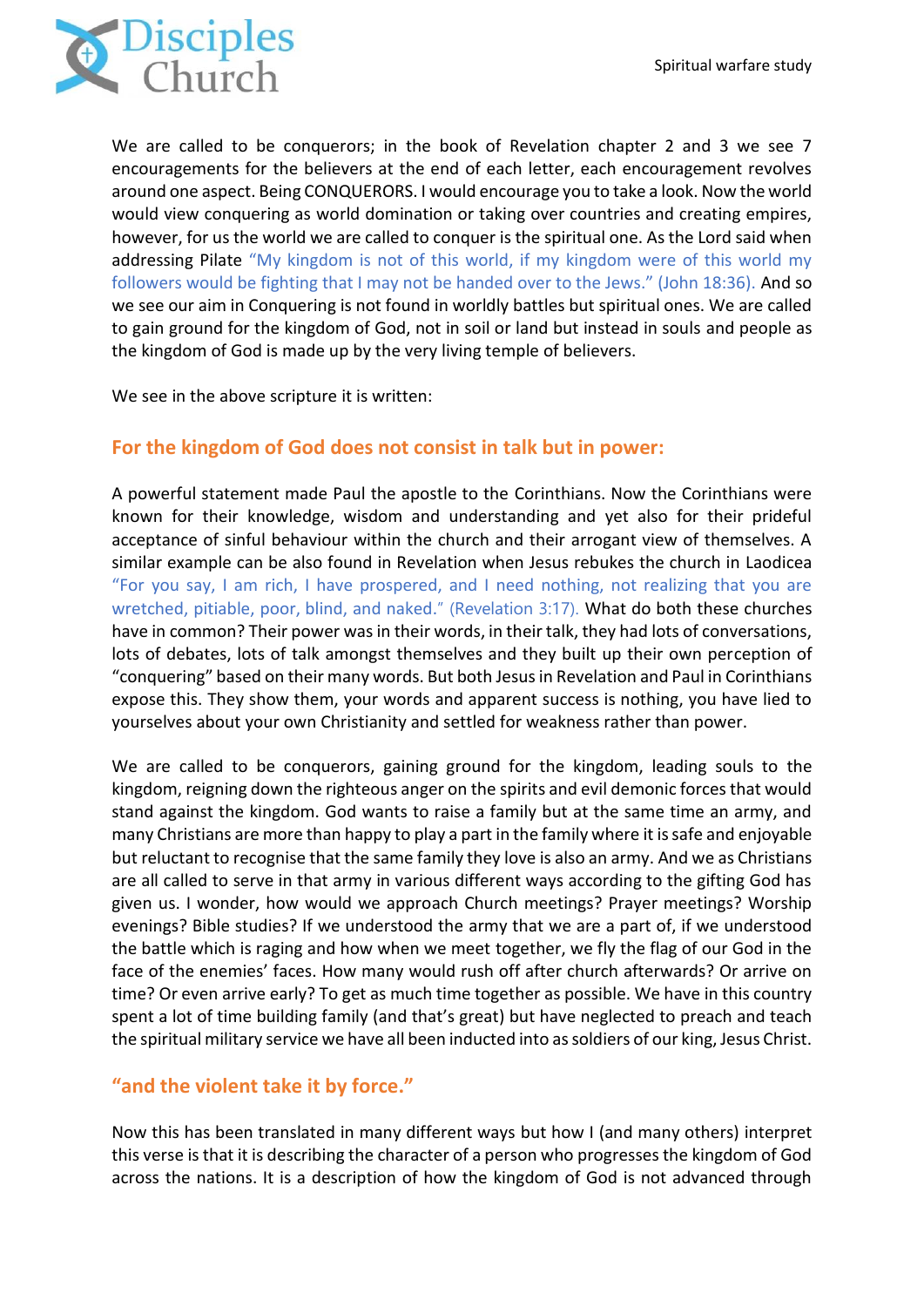

passivity nor is it advanced through a lacklustre perspective of faith or our walk with Christ. Instead, it is those who are passionate, zealous, faithful and driven who see the kingdom advance in the lives of those around us. The lukewarm have never advanced anything in terms of the kingdom of God, aside from their own advancement into lukewarmness. Jesus tells us to repent of being lukewarm and to buy from him "gold refined by fire" (Revelation 3:18). The idea here is that gold refined by fire COSTS something…notice Jesus never tells us to BUY salvation – salvation is a gift. However, this is not referring to Salvation, this is referring to the reward based work we do for the kingdom AFTER we are saved. It is a separate thing altogether. And like Christ teaches, it costs something – time / energy / sacrifice / money / suffering / persecution and the list goes on. A Christian who is truly advancing the kingdom of God can ultimately expect to have to BUY gold refined by fire from Christ in terms of what the person is willing to give up and lay down for that work of the kingdom.

The problem for our modern-day saints is many are willing to give up their Sunday morning as long as they get back in time to enjoy the afternoon. And maybe, at a stretch, give up an evening for a bible study. Notice in the book of ACTS that they were meeting every day, praying together every day, fellowshipping every day, worshipping every day. They were much more than a Sunday gathering, their lives no longer meant what they used to, now they were consumed by one passion - the advancement of the kingdom of God. So much so, they sold all their belongings and laid them at the feet of the apostles. We often look back at the early church and think or say "I wish we could be like them" or "if only we could see miracles how they saw miracles." But we are not truly willing to LIVE how they lived with the same passion, zeal and determination to see the gospel go out. Notice in the stories their characters, hearts and lifestyles were changed before any miracles took place in their gatherings. Their hearts were those that were "violent" toward the kingdom advancing, anything in life not to do with Jesus was secondary. Now in modern day circles those early Christians may have even been called "radical" or "cultish" because we often attack what we don't understand. But they were holy, spirit led and passionate for the Lord Jesus Christ who has saved their lives for all eternity and now they wanted to give it all in service toward him. Maybe, before we go about praying for miracles and gifts, we should first pray for our own hearts and minds that we may have the conqueror attitude we need. That we would be so full of passion and love for Jesus that it would overflow into every area of our lives.

# **SOBER & WATCHFUL –**

#### [1 Peter 5:8](https://www.biblegateway.com/passage/?search=1+Peter+5%3A8&version=ESV)

Be sober-minded; be watchful. Your adversary the devil prowls around like a roaring lion, seeking someone to devour.

We are called to be SOBER AND WATCHFUL.

In  $1<sup>st</sup>$  Peter 5 the whole chapter is about one subject – HUMILITY - and it is only through humility that we are able to be sober and watchful. I think we can categorise how we are to be sober and watchful into two different sides of the same coin.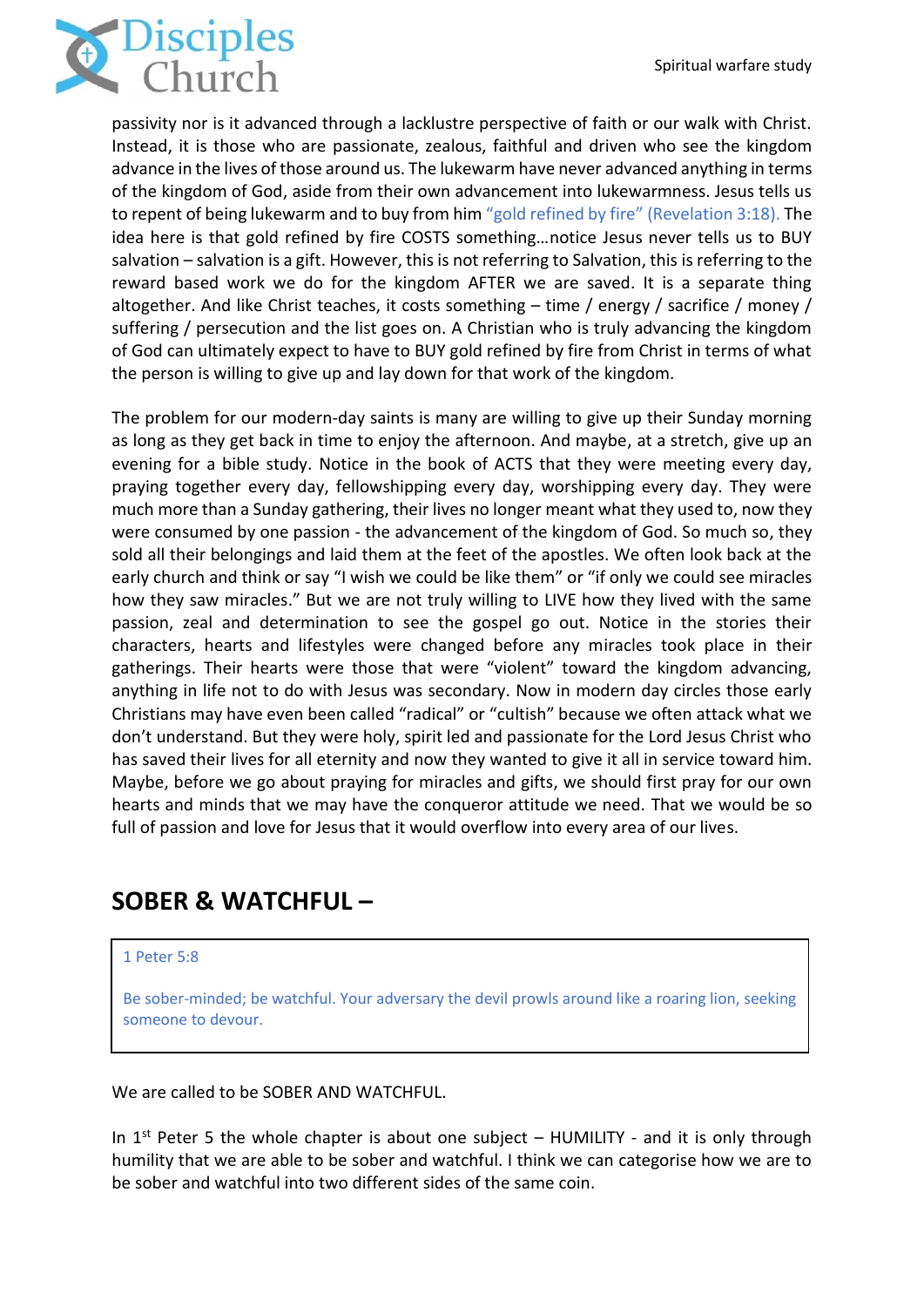

### **Be sober-minded; be watchful – INTERNALLY**

So, the first aspect is to be sober and watchful INTERNALLY. What I mean by this is that we are called to be humble and to humble ourselves before God in understanding and knowing our own weaknesses. In the same way that if we know in detail how the enemy attacks, we will be best prepared, the more we know of the areas we are vulnerable to attack, the more we are able to prepare as well. If a commander of an army is defending a city and sees a vulnerability at a particular point in that city, he will reinforce it to a greater extent to make sure the weaker area is protected. The same can be said of our internal struggles. There are many practical ways in which Christians can protect the "weaknesses" they identify in humility. For example: confession to a brother or sister / counsel from the church family / accountability partners with regular check ups / an avoidance of triggers depending on the weakness etc. All of these to start with and be saturated with prayer toward our God and be faithful and diligent of scripture in those particular areas. Personal devotions around those topics help the light of scripture to shine in our lives.

Notice the description **SOBER MINDED**. We think of someone who is drunk, they are not able to practise the same self-control, awareness and discipline as one who is sober would be able to. We as Christians are called to be sober minded, not just in the physical sense in terms of alcohol but also in the spiritual. For example, not allowing our emotions to cloud our judgments or dictate our decisions – emotions can bring about a spiritual drunkenness if not careful, clouding our self-control, perspective and reactions to different situations. The second word used is **WATCHFUL.** In our Christian walks we have to be very watchful of many things, first and foremost, ourselves. Our walk with the Lord. The Bible commands us to "Work out our salvation in fear and trembling" (Philippians 2:12). Some have taken this as a worksbased salvation but it is not, it is a command for us to be serious about the sanctifying work of the holy spirit in our lives. To aid him in any which way we can in his work of transforming us into the image of Christ. One of the ways we can do this is by being watchful…of our sinful tendencies, of situations we may be put in, in the environments we choose to spend our time in, in what we place into our minds and hearts through media, television, film and music etc. There are so many things for us to be watchful of in this world when it comes to the schemes of the devil against our lives.

### **Be sober-minded; be watchful – EXTERNALLY**

We are also called to be sober minded and watchful when it comes to the ways of the world. We are not to be obsessed or overcome by the evil of the world but if we see the enemy preparing a new wave of sinful leading in the world which looks like it could impact our lives, the church and society, we should prepare for it. Looking to meet it head on at our pulpits and in our individual lives, not intimidated to simply stay quiet and remain silent but instead read as the bible teaches "always being prepared to make a defence to anyone who asks you for a reason for the hope that is in you; yet do it with gentleness and respect" ( $1<sup>st</sup>$  Peter 3:15). It is with love we are to battle against this world's views and attacks; however, it is also with a zeal for our kingdom and the Gospel that lays at the centre of it.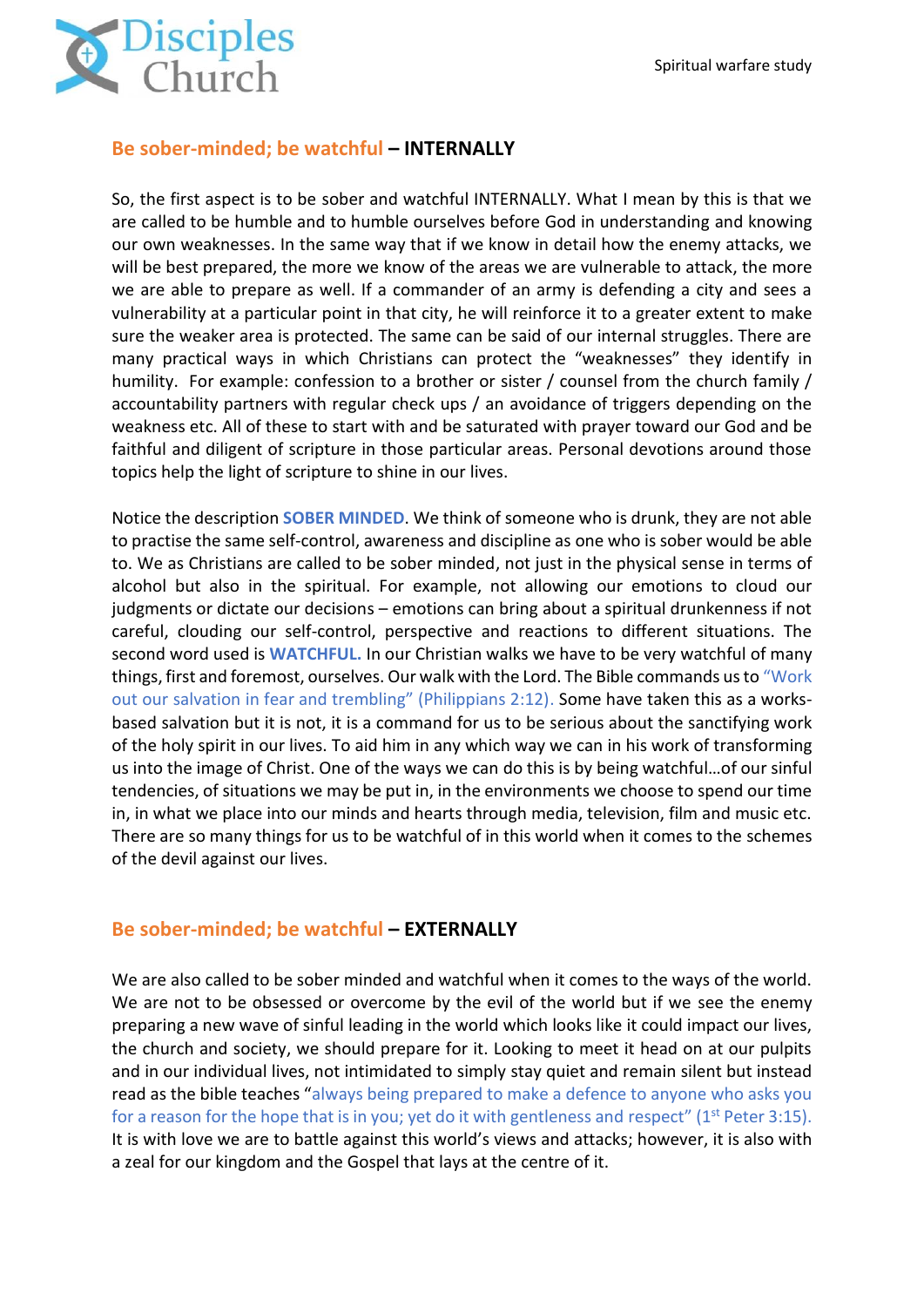

Many churches have been caught off guard throughout different seasons of this world due to a lack of wisdom and watchfulness. Even in recent times, many churches and even our own to an extent, failed in having the wisdom to foresee the danger of division caused by this worldwide pandemic. We were not watchful enough in our looking out to see the dangers that lurked behind this pandemic, not physical dangers of sickness but something much worse, spiritual dangers of division, anger, gossip and more within the church of God. Entire families of Christ who had been side by side for years split in an instant with little or no leadership from the pulpits to combat this attack of Satan head on. However, a positive has come from all of this – church leaders have been woken up. Christians have been woken up. And now there is a new sober mindedness and a new watchfulness that we didn't have before, understanding now that it is only a matter of time until the next issue arises, large or small, worldwide or local.

## **Your adversary the devil prowls around like a roaring lion, seeking someone to devour.**

What are we to be watchful for? Who are we looking out for? Our adversary the devil.

#### **HOW DOES A LION HUNT?**

The word the Bible uses is "prowls" around. This in another descriptive word would be referred to as "stalking". Now don't get me wrong, when a lion attacks it does not do so quietly. It is quite a spectacle. However, the lead up to the attack is the opposite, not spectacular but instead sneaky, not elaborate, instead subtle. They track their prey, observe their pray and when the opportune moment arises, they attack. When the prey is least ready and at its most vulnerable, they will go in for the kill. Well, our enemy isn't much different. It is no coincidence that the term lion here is used to describe the predator of this world. He too observes and tracks his enemy, sneakily observing them, learning their weaknesses and vulnerabilities, before attacking. Now when a lion does attack it is ferocious and with vengeance, a true desire to kill and destroy. Likewise with our enemy it is the same. When trying to spot a lion hunting it can be very hard to do, they are camouflaged. And so it is no wonder that we are told to be sober minded and watchful – we have to keep an eye out for the prowling and sneaky devil who, whether through him actually doing it himself or through his army, sneaks and stalks us looking for an opportune moment to strike.

### **like a roaring lion**

It's an interesting contrast here between the subtle and sneaky lion prowling and yet at the same time the roaring aspect. The roar is used for intimidation, to show his greatness and superiority, it's a thing of pride. The lion has long been known as the king of the land it occupies and likewise, when Satan roars, he desires for us to know he is also the king of this land. However, he is not. We are not to be fearful nor intimidated of his roar; despite the real threat that is there, we are to be like Daniel whom when in the lion's den had the jaws of the lion shut by the angels of the Lord. Likewise, Satan can only roar as long as God allows him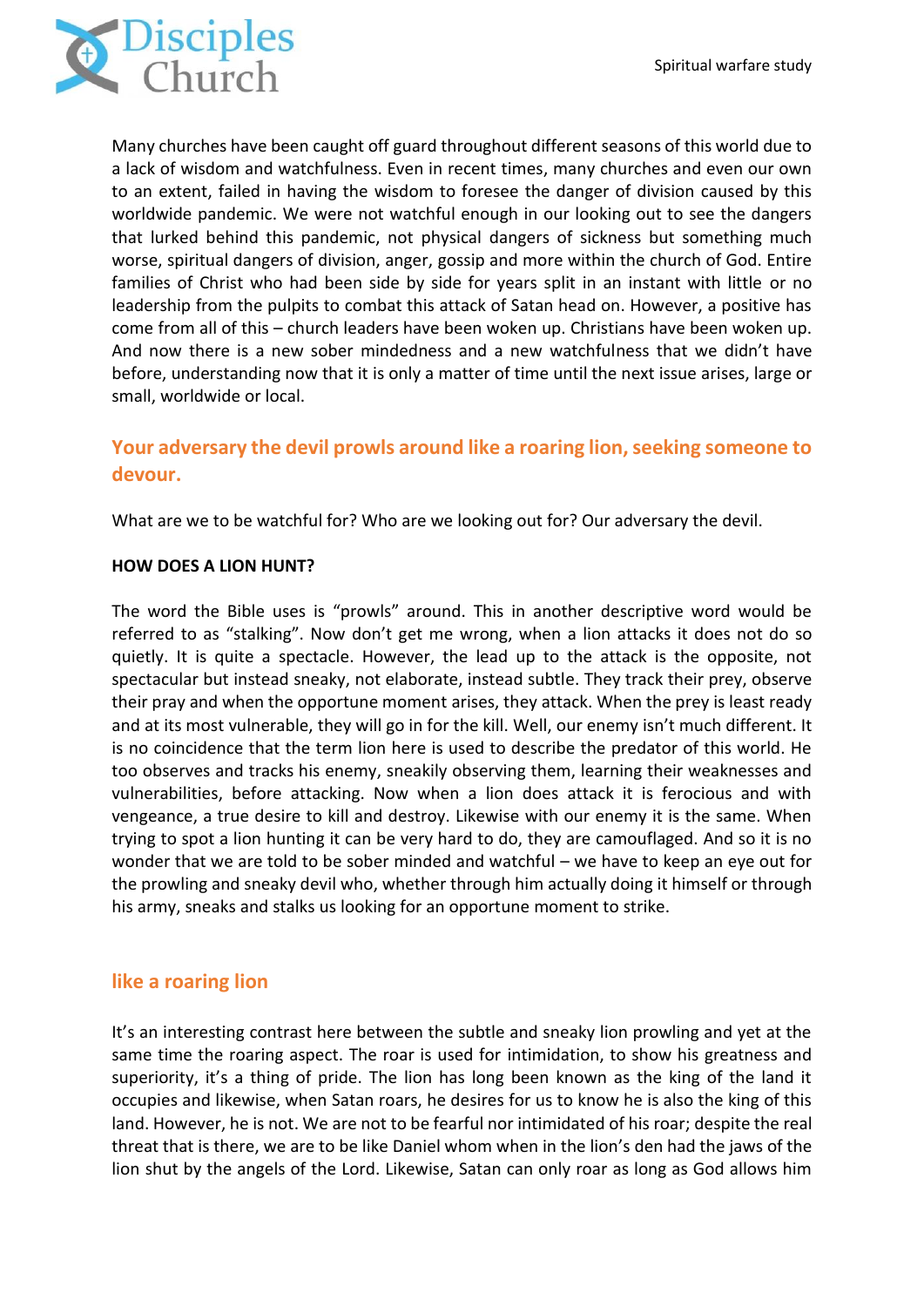

and even when he does, God is able to shut his mouth whenever God chooses. We have nothing to fear for when God is for us, who can be against us. Even Satan can be an instrument in the hands of our God in order to fulfil the mighty and great plan of our God, for example, see the book of Job.

### **seeking someone to devour**

Now although Satan has no dominion over us anymore, our salvation is secure in Christ, and we have no need to fear of Satan's ability to come between us and God. HOWEVER, he IS still a threat. We would be foolish to think he isn't. Why else would the Bible teach us to be so on guard against him, to resist him and stand against him. Why else spiritual armour? The devil is a real threat and should be treated in such a manner. A Christian who feels invincible and discredits the threat is just as vulnerable as the one who simply denies Satan's existence altogether. He may not be able to take our salvation but as we can see from the bible, he is able to destroy churches, divide churches, invade churches, persecute churches, comes against the individual in all manner of ways from persecution to illness and even, in some cases, death. However, as scary as all of this seems, we do have a beautiful understanding to fall back onto…whatever the devil or his minions can do to us, it is only because they are ALLOWED to do it. And if they are ALLOWED by God, it is for a higher purpose. The book of Romans explains this well when it says "rejoice in your sufferings. For we know that suffering produces endurance, endurance produces character and character produces hope. And hope never fails." (Romans 3-5).

Despite there being times when the enemy is ALLOWED to come against us to refine us, there are many cases where we are able to resist him and he will flee. Even in the times when it does seem like we are going through a "Job like" experience, we are still called to stand firm in our faith and stand for what is true, despite what we may be going through. In fact, in many cases, it only heightens the power of that testimony and brings even more glory to God when we, in the face of the devil, are able to continue in the way despite his attacks and harassments.